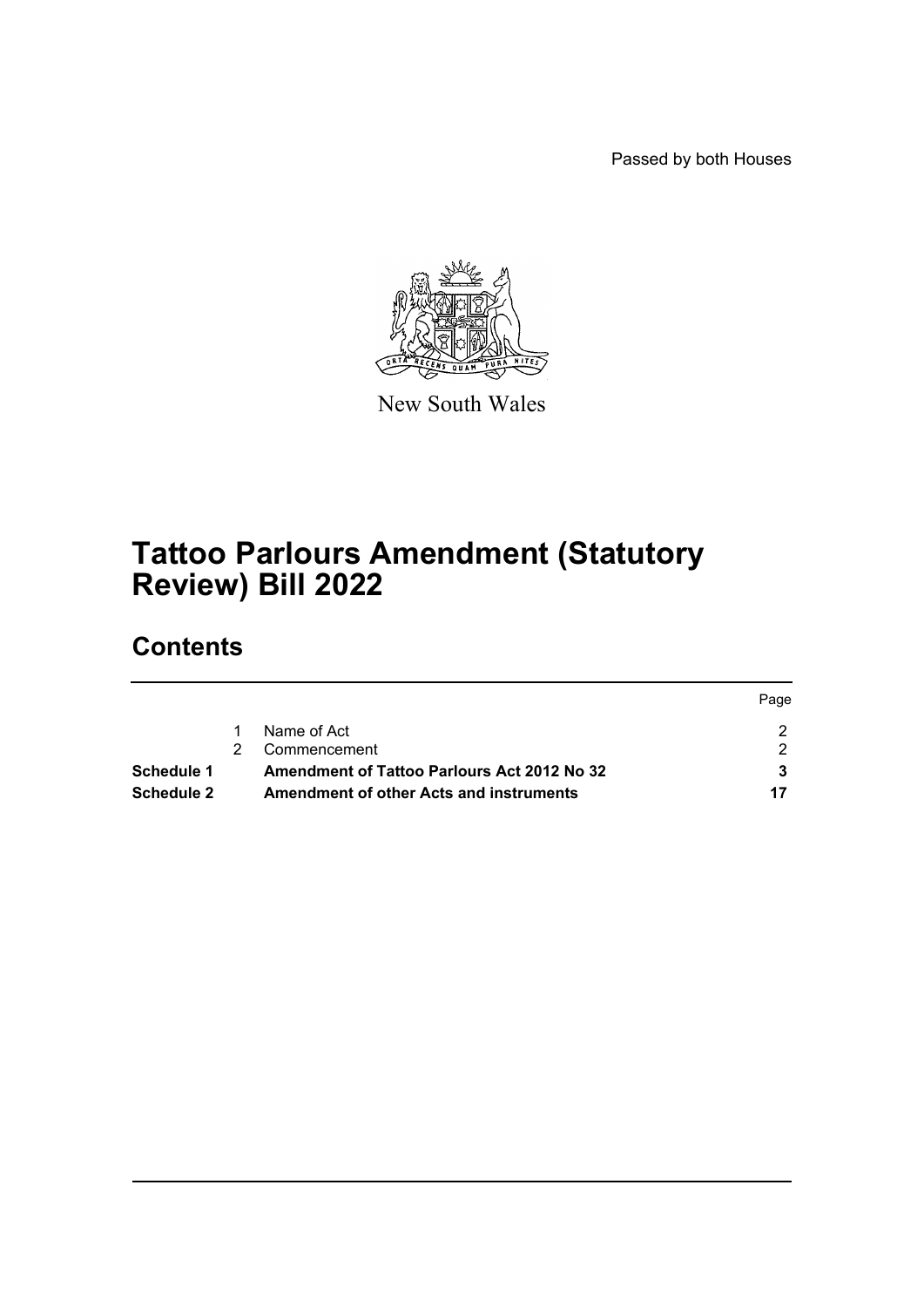*I certify that this public bill, which originated in the Legislative Assembly, has finally passed the Legislative Council and the Legislative Assembly of New South Wales.*

> *Clerk of the Legislative Assembly. Legislative Assembly, Sydney, , 2022*



New South Wales

# **Tattoo Parlours Amendment (Statutory Review) Bill 2022**

Act No , 2022

An Act to amend the *Tattoo Parlours Act 2012* to make miscellaneous amendments resulting from a review of the *Tattoo Parlours Act 2012*; and for related purposes.

*I have examined this bill and find it to correspond in all respects with the bill as finally passed by both Houses.*

*Assistant Speaker of the Legislative Assembly.*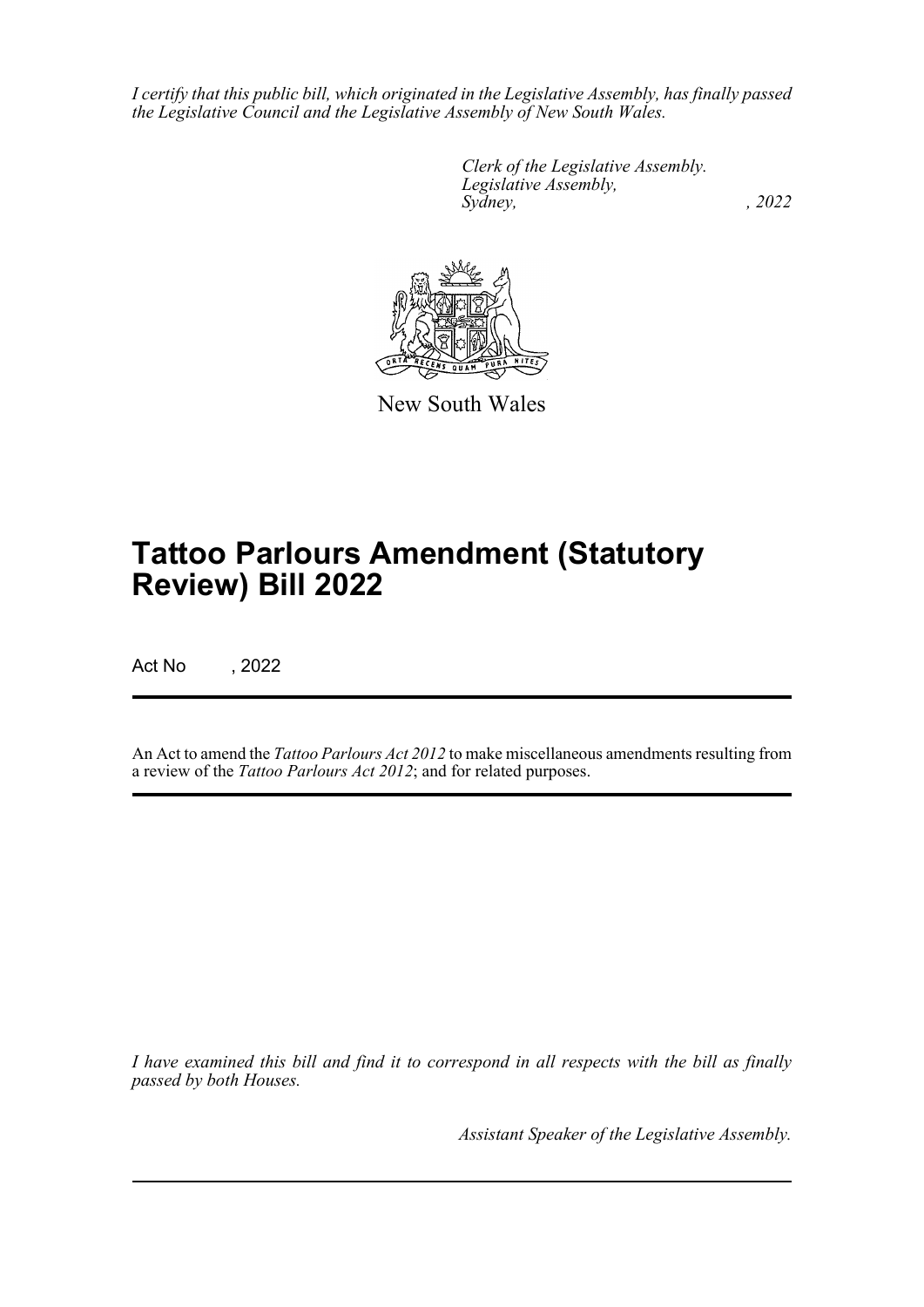Tattoo Parlours Amendment (Statutory Review) Bill 2022 [NSW]

## <span id="page-2-0"></span>**The Legislature of New South Wales enacts—**

## **1 Name of Act**

This Act is the *Tattoo Parlours Amendment (Statutory Review) Act 2022*.

## <span id="page-2-1"></span>**2 Commencement**

This Act commences on a day or days to be appointed by proclamation.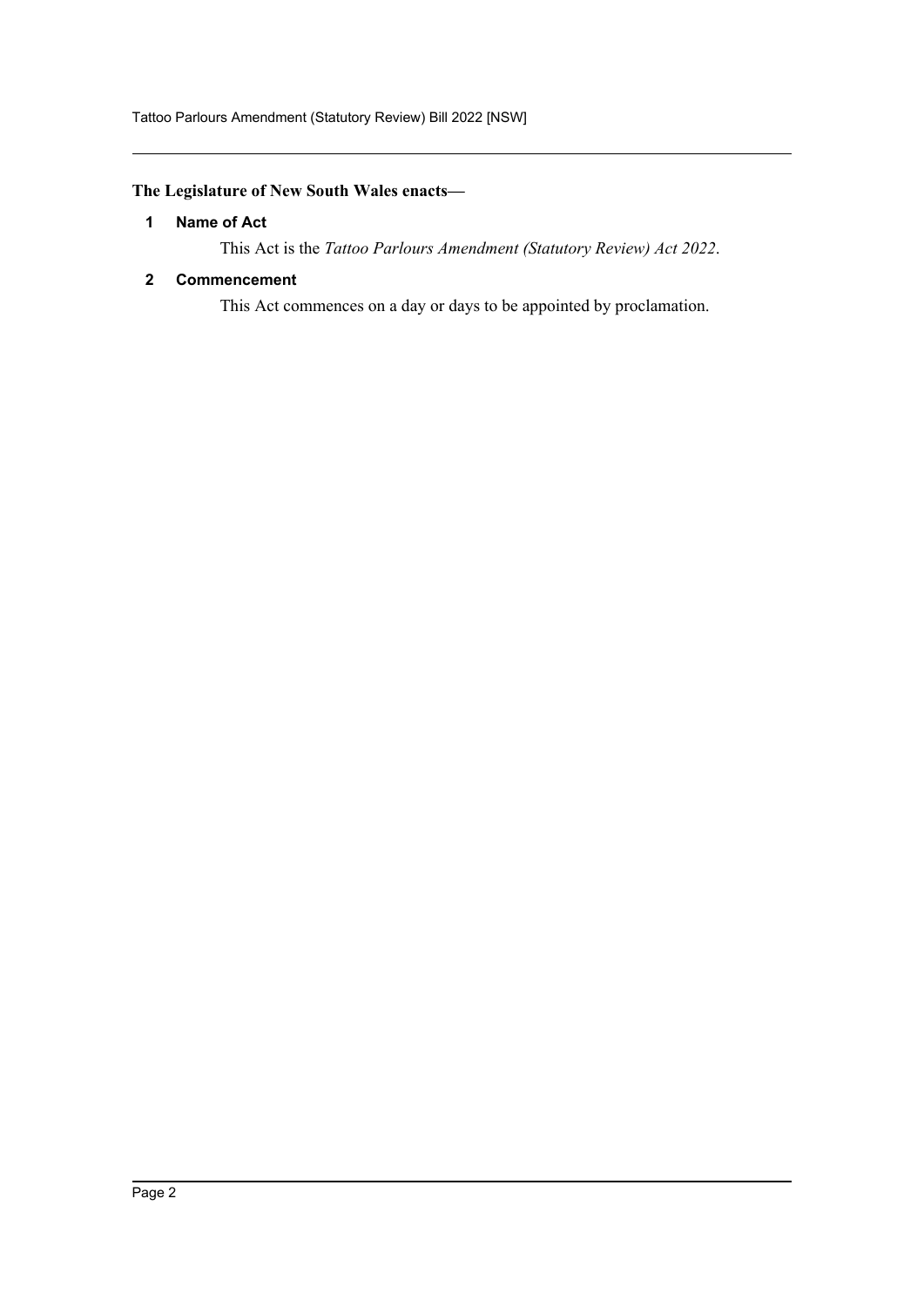## <span id="page-3-0"></span>**Schedule 1 Amendment of Tattoo Parlours Act 2012 No 32**

## **[1] Section 1 Name of Act**

Omit "*Tattoo Parlours Act 2012*". Insert instead "*Tattoo Industry Act 2012*".

## **[2] Section 3 Definitions**

Omit the definitions of *adverse security determination*, *operator licence* and *Secretary* from section 3(1).

#### **[3] Sections 3(1), definition of "approved", 6(4), 10, 11, 13(2), 13A, 13B, 16, heading, (2) and (4), 17, 22(1), 23(1), 25, 26(2), except 26(2)(a1), (4), (6) and (7), 27(1), 36(1) and (3), 36A(1), 40, heading and (2) and 41(2)(e1)**

Omit "Secretary" wherever occurring. Insert instead "Commissioner".

## **[4] Section 3(1), definition of "authorised officer", paragraphs (a) and (b)**

Omit the paragraphs. Insert instead—

- (a) a police officer,
- (b) a member of the NSW Police Force, other than a police officer, who is authorised by the Commissioner in writing to exercise the functions of an authorised officer under this Act,

## **[5] Section 3(1)**

Insert in alphabetical order—

*disqualifying offence* means an offence prescribed by the regulations to be a disqualifying offence for—

- (a) all licences and permits, or
- (b) a type of licence or permit.

*licence number*, for a licence, means the number included in the licence under section 18.

*master licence*—see section 9.

*member*, of a prescribed criminal organisation, includes the following—

- (a) a director or an officer of the organisation,
- (b) an associate member or prospective member, however described, of the organisation,
- (c) a person who identifies in some way with the organisation, including by wearing or carrying clothing, jewellery or an accessory displaying—
	- (i) the colours, club patch, insignia or image of a prescribed criminal organisation, or
	- (ii) an image, symbol, abbreviation, acronym or other form of writing that indicates membership of, or an association with, a prescribed criminal organisation,
- (d) a person who is treated by the organisation, or persons who belong to the organisation in some way, as if the person belongs to the organisation.

*permanent Australian resident* means a person resident in Australia whose continued presence in Australia is not subject to a limitation as to time imposed by or in accordance with law.

*permit* means a permit under this Act or the regulations.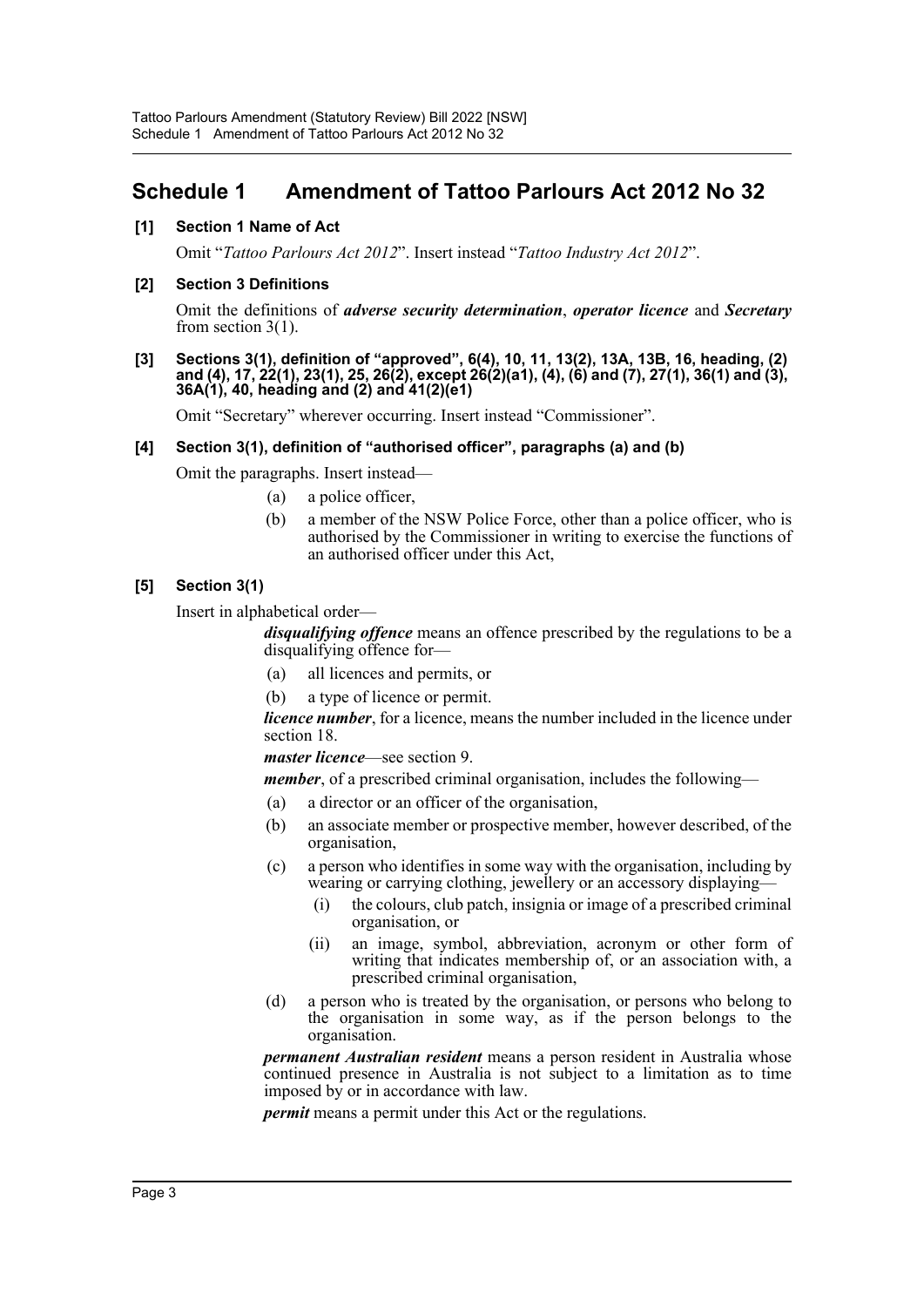*permit number*, for a visiting tattooist permit, means the permit number included in the permit under section 26D.

*prescribed criminal organisation*—see section 4A.

*visiting tattooist permit*—see section 26A(1).

#### **[6] Sections 3(1), definition of "licensed premises", 6, 7, 9(1)(a), 11, 12(1), 16(4), 21(1), 22, 23(1), 28(1)(a) and 29(1)(a)**

Omit "an operator licence" wherever occurring. Insert instead "a master licence".

## **[7] Section 4A**

Insert after section 4—

## **4A Prescribed criminal organisations**

- (1) The regulations may prescribe an incorporated body or unincorporated group, however structured, to be a *prescribed criminal organisation*.
- (2) The body or group may be prescribed whether or not the body or group is—
	- (a) based outside New South Wales, or
	- (b) consists of persons who are not ordinarily resident in New South Wales.
- (3) The Minister must consider the advice of the Commissioner before recommending the making of a regulation that prescribes a body or group to be a prescribed criminal organisation.

## **[8] Sections 6(2) and 12, heading**

Omit "operator licence" wherever occurring. Insert instead "master licence".

## **[9] Section 7 Body art tattooists to be licensed**

Insert after section  $7(2)(a)$ —

(a1) if the individual performs the procedure under a visiting tattooist permit, or

## **[10] Section 8, heading**

Insert "**or hold permit**" after "**licensed**".

## **[11] Section 8(1)**

Insert "or a visiting tattooist permit" after "licence".

## **[12] Section 8(2)**

Insert "or did not hold a visiting tattooist permit" after "unlicensed".

## **[13] Section 8A**

Insert after section 8—

## **8A Advertising body art tattooing**

- (1) A person must not advertise that the person carries on a body art tattooing business at premises unless the person is the holder of a master licence. Maximum penalty—
	- (a) for a corporation—100 penalty units, or
	- (b) for an individual—50 penalty units.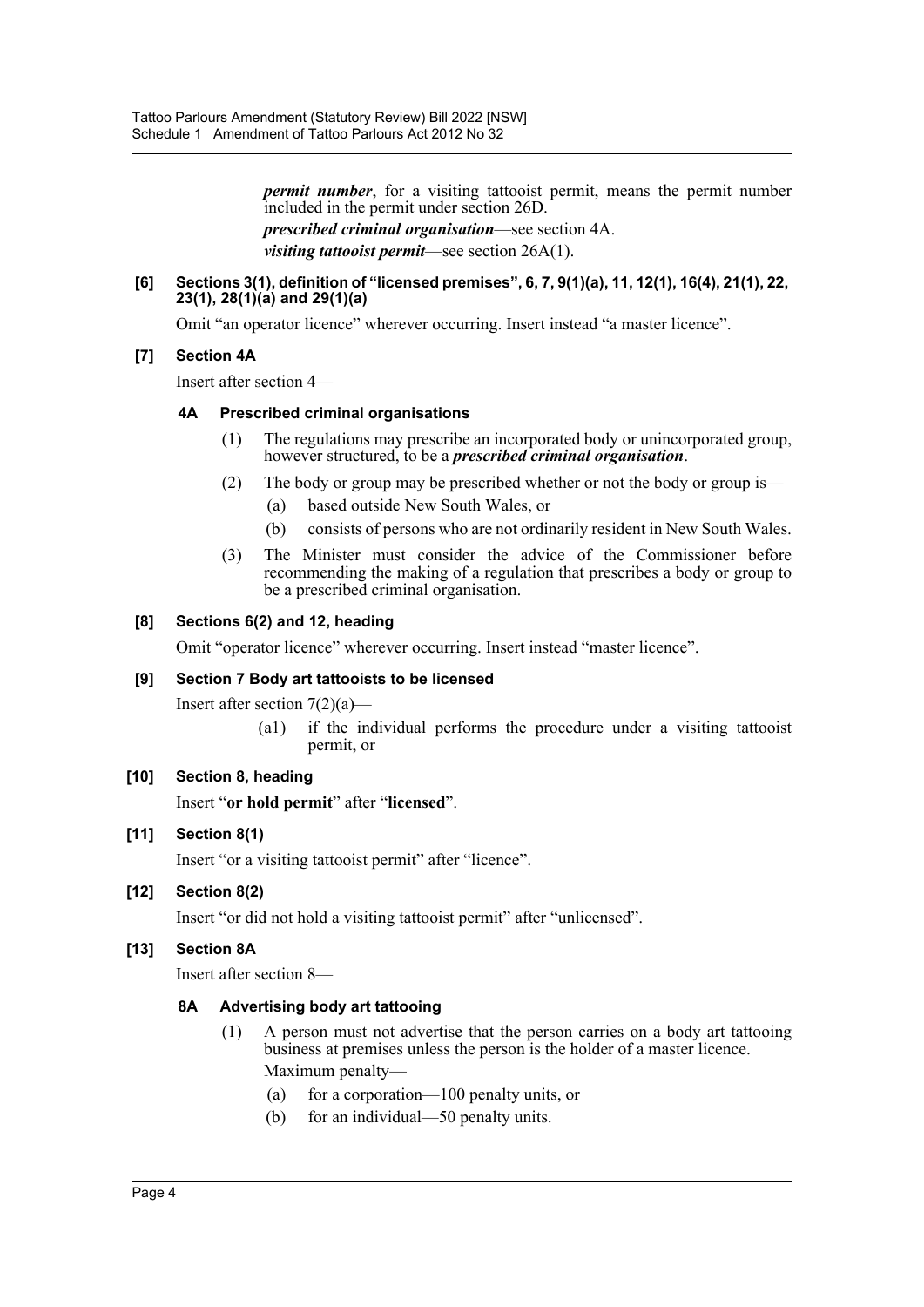(2) The holder of a master licence must ensure an advertisement for the holder's body art tattooing business includes the licence number for the master licence to which the advertisement relates.

Maximum penalty—

- (a) for a corporation—100 penalty units, or
- (b) for an individual—50 penalty units.
- (3) A person must not advertise that the person performs, or is willing to perform, a body art tattooing procedure referred to in the advertisement unless the person is—
	- (a) an individual who carries out the procedure as a self-employed individual at premises for which the individual holds a master licence, or
	- (b) the holder of—
		- (i) a tattooist licence, or
		- (ii) a permit.

Maximum penalty—50 penalty units.

(4) An individual who carries out a body art tattooing procedure as a self-employed individual must ensure that an advertisement for a body art tattooing procedure performed by the individual contains the licence number for the master licence to which the advertisement relates.

Maximum penalty—50 penalty units.

(5) The holder of a tattooist licence or the holder of a permit must ensure an advertisement for a body art tattooing procedure performed by the holder contains the licence number or permit number for the holder to whom the advertisement relates.

Maximum penalty—50 penalty units.

(6) In this section—

*advertisement* includes a reference to any form of notice or statement in the nature of an advertisement.

**Example of an advertisement—** a notice or statement on a social media platform that takes the nature of an advertisement about the performance of a body art tattooing procedure

## **[14] Section 9 Types of licences and authorisation conferred by licence**

Omit "An operator licence" from section 9(2). Insert instead "A master licence".

## **[15] Part 3, Division 2, heading**

Omit the heading. Insert instead—

## **Division 2 Licence and permit applications and granting of licences**

## **[16] Section 11 Licence applications**

Omit section 11(4)(b). Insert instead—

(b) an individual who is not an Australian citizen or a permanent Australian resident, or

## **[17] Section 13A Renewal of licence**

Omit the note to section 13A(4).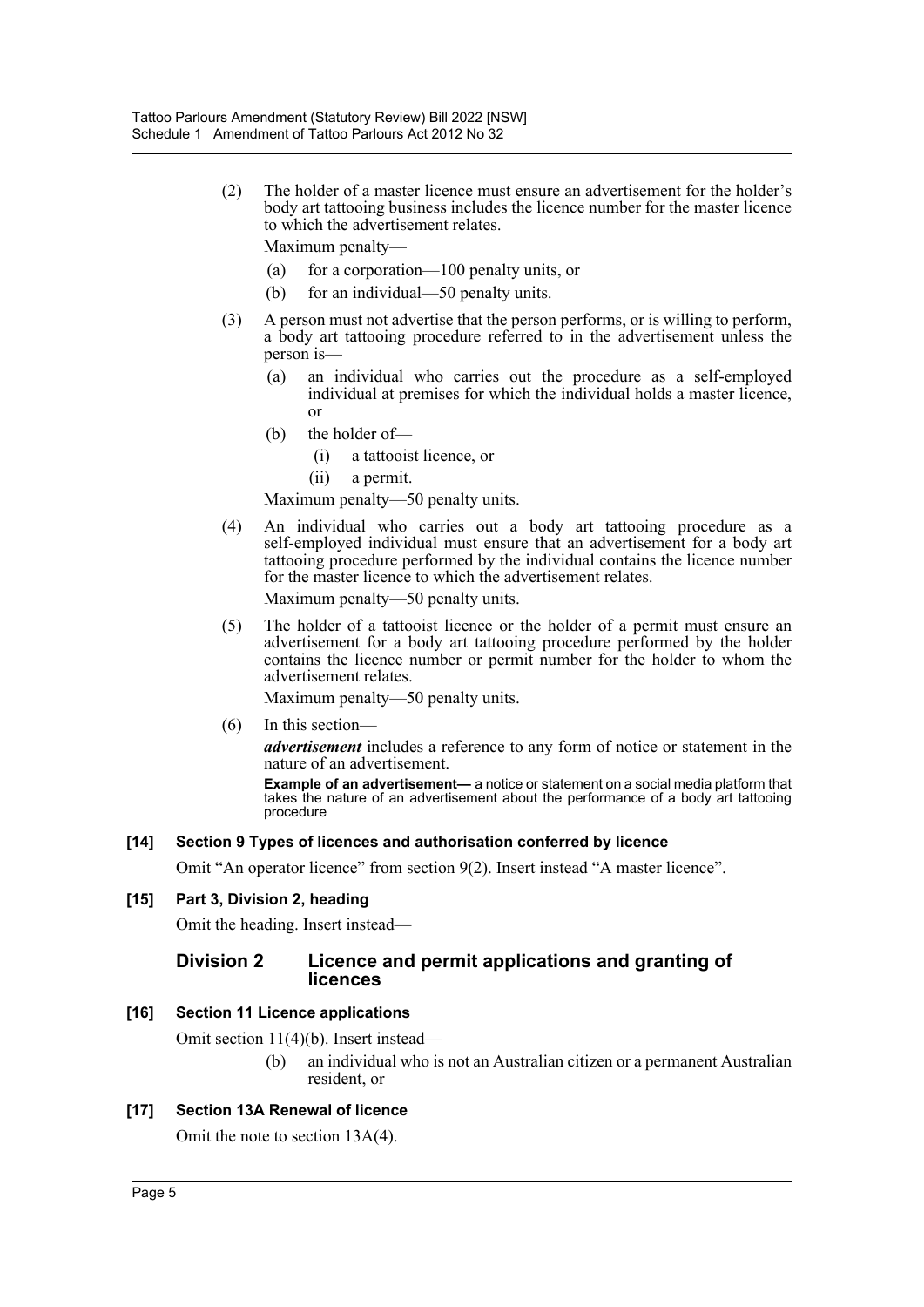## **[18] Section 14**

Omit the section. Insert instead—

#### **14 Investigations, inquiries and determinations in relation to licence or permit applications**

If the Commissioner receives an application for a licence or permit, or for the renewal or restoration of a licence, the Commissioner may carry out the investigations or inquiries in relation to the application the Commissioner considers necessary for a proper consideration of the application, including in relation to the following matters—

- (a) whether the applicant is a fit and proper person to hold a licence or permit,
- (b) whether a close associate of the applicant is a fit and proper person,
- (c) whether it would be contrary to the public interest for—
	- (i) the licence to be granted, renewed or restored, or
	- (ii) the permit to be granted,
- (d) whether the applicant has, within the period of 10 years before the application was made, been convicted in New South Wales or elsewhere, of a disqualifying offence for the type of licence or permit applied for, whether or not the offence is an offence under New South Wales law,
- (e) whether the applicant—
	- (i) is a member of a prescribed criminal organisation, or
	- (ii) was a member of a prescribed criminal organisation in the 12 months before making the application.

## **[19] Section 15, heading**

Omit "**Secretary or**".

## **[20] Section 15(1)**

Omit "The Secretary or the". Insert instead "The".

## **[21] Section 15(1)**

Omit "the Secretary or" wherever occurring.

## **[22] Section 15(1)**

Insert "or restoration" after "renewal".

## **[23] Sections 15(1)(d) and 19A(1)(d)**

Omit "furnish" wherever occurring. Insert instead "give".

## **[24] Section 15(3)**

Omit the subsection. Insert instead—

(3) The Commissioner may refuse to determine an application if a requirement made under this section in relation to the application is not complied with.

## **[25] Section 16(1)**

Omit the subsection. Insert instead—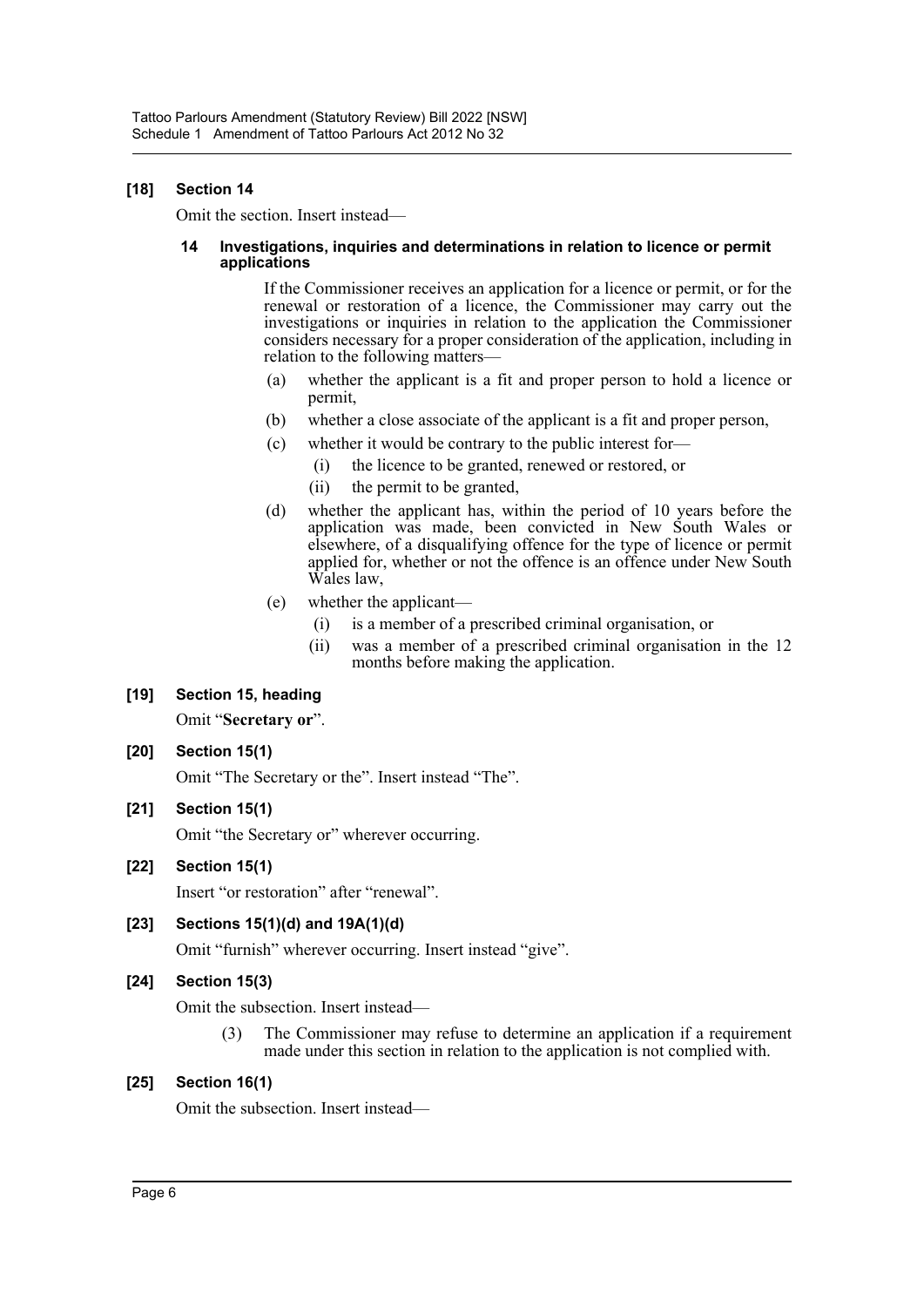- (1) The Commissioner may, after considering an application for a licence or for the renewal or restoration of a licence—
	- (a) grant, renew or restore the licence, or
	- (b) refuse to grant, renew or restore the licence.

## **[26] Section 16(3)**

Omit the subsection. Insert instead—

- (3) The Commissioner must not grant, renew or restore a licence if—
	- (a) the Commissioner is satisfied the application for the licence or for the renewal or restoration of the licence was not properly made, or
	- (b) the applicant is a controlled member of a declared organisation, or **Note—** Controlled members are prohibited from applying for licences—see the *Crimes (Criminal Organisations Control) Act 2012*, section 27.
	- (c) the Commissioner is satisfied the applicant is not a fit and proper person to be granted a licence, or to have a licence renewed or restored, or
	- (d) the Commissioner is satisfied a close associate of the applicant is not a fit and proper person, or
	- (e) the Commissioner is satisfied it would be contrary to the public interest for the applicant to be granted a licence, or have a licence renewed or restored, or
	- (f) the Commissioner is satisfied the applicant had, within the period of 10 years before the application was made, been convicted in New South Wales or elsewhere of a disqualifying offence for the type of licence applied for, whether or not the offence is an offence under New South Wales law, or
	- (g) the Commissioner is satisfied the applicant—
		- (i) is a member of a prescribed criminal organisation, or
		- (ii) was a member of a prescribed criminal organisation in the 12 months before the application was made.

## **[27] Section 18 Form of licence**

Insert "and contain a licence number" after "approved form" in section 18.

## **[28] Part 3, Division 3, heading**

Omit the heading. Insert instead—

## **Division 3 Investigations, inquiries and determinations for existing licensees**

## **[29] Section 19**

Omit section 19. Insert instead—

#### **19 Commissioner may investigate, inquire and make determinations about licensees or permit holders**

The Commissioner may investigate, inquire into and determine one or more of the following matters—

(a) whether a licensee or permit holder continues to be a fit and proper person to hold a licence or permit,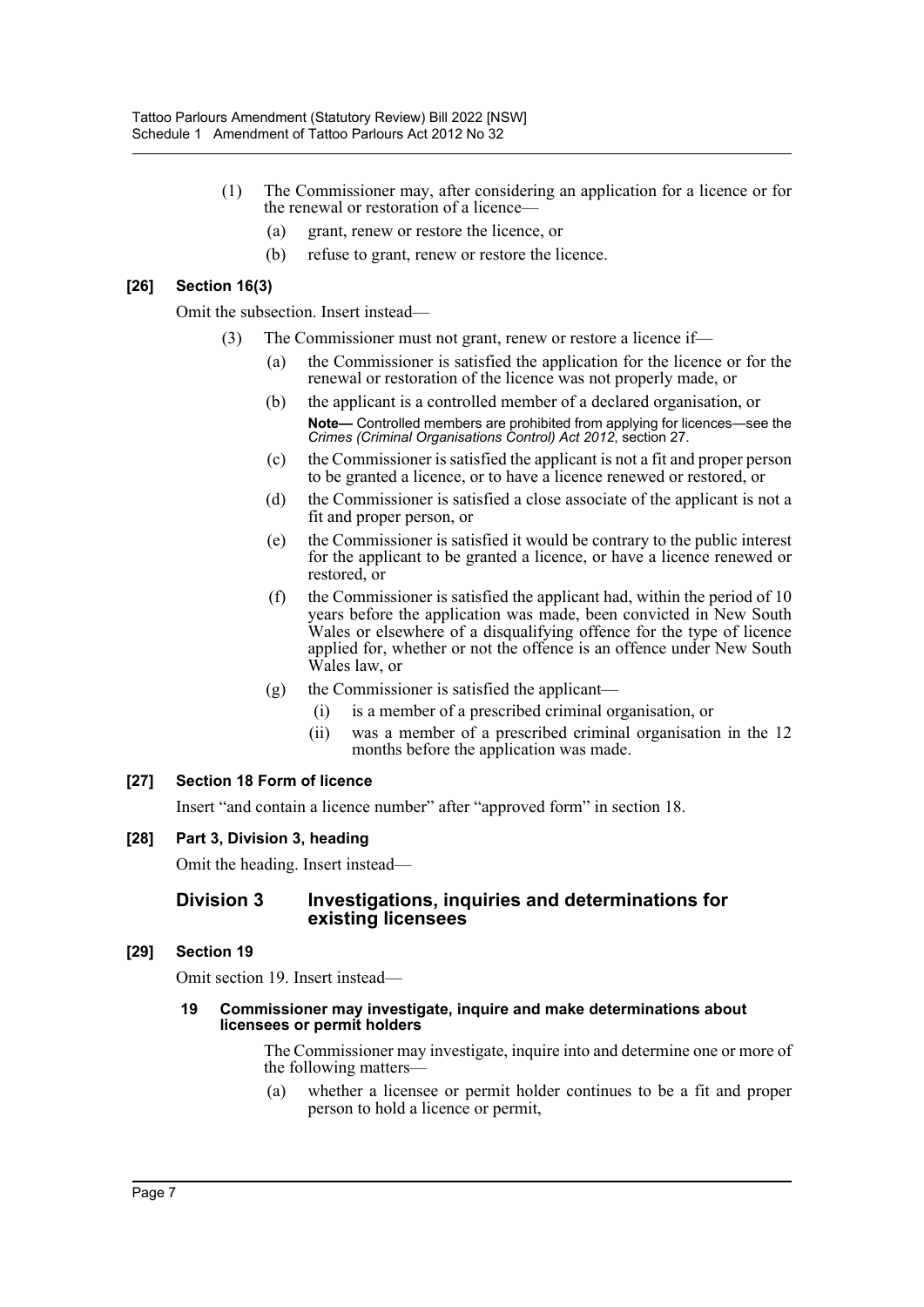- (b) whether a close associate of a licensee or permit holder continues to be a fit and proper person,
- (c) whether it would be contrary to the public interest for a licensee or permit holder to continue to hold the licence or permit,
- (d) whether a licensee or permit holder has been convicted of a disqualifying offence,
- (e) whether a licensee or permit holder—
	- (i) is a member of a prescribed criminal organisation, or
	- (ii) was a member of a prescribed criminal organisation in the period of 12 months before the investigation or inquiry.

## **[30] Section 19A Commissioner may require further information**

Omit "section 19(2)" from section 19A(1). Insert instead "section 19".

## **[31] Part 3, Division 3A**

Omit section 20. Insert instead—

## **Division 3A Investigations, inquiries and determinations administration**

#### **19B Information for determinations**

- (1) This section applies for the purpose of making a determination on a matter referred to in section 14 or 19.
- (2) The Commissioner may have regard to a criminal intelligence report or other criminal information held in relation to the applicant, licensee or permit holder, or a close associate of the applicant, licensee or permit holder, that—
	- (a) is relevant to the business or procedures proposed to be carried on or performed, or carried on or performed, under the licence or permit, or
	- (b) causes the Commissioner to conclude improper conduct is likely to occur if—
		- (i) the applicant were granted the licence or permit, or
		- (ii) the licensee or permit holder continued to hold the licence or permit, or
	- (c) causes the Commissioner to lack confidence that improper conduct will not occur if—
		- (i) the applicant were granted the licence or permit, or
		- (ii) the licensee or permit holder continued to hold the licence or permit.
- (3) Without limiting subsection (2), the Commissioner may consider the following—
	- (a) information relating to spent convictions, despite anything to the contrary in the *Criminal Records Act 1991*,
	- (b) information relating to criminal charges, whether or not heard, proven, dismissed, withdrawn or discharged,
	- (c) information relating to offences, despite anything to the contrary in the *Crimes Act 1900*, section 579.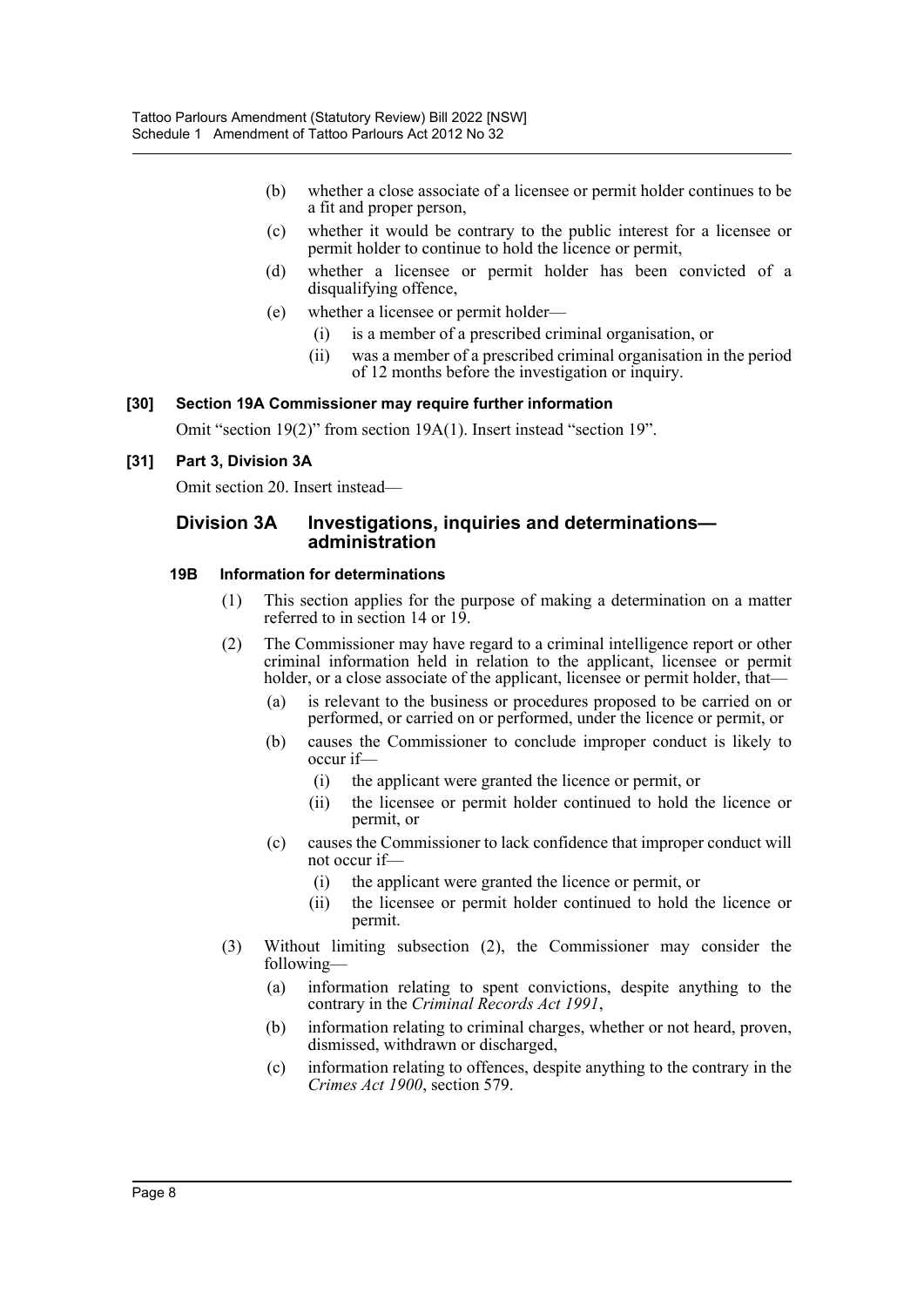## **20 Disclosure of criminal intelligence information**

The Commissioner is not, under this Act or another Act or law, required to give reasons for the following, if the giving of the reasons would disclose the existence or content of a criminal intelligence report or other criminal information—

- (a) not granting a licence or permit to a person,
- (b) refusing to renew or restore a licence to a person,
- (c) suspending or cancelling the licence or permit of a person.

## **[32] Section 22A**

Omit the section. Insert instead—

#### **22A Master licence holder not to permit procedures by certain persons on licensed premises**

It is a condition of a master licence that the licensee must not permit an individual to perform a body art tattooing procedure at the licensed premises unless the individual is the holder of—

- (a) a tattooist licence, or
- (b) a visiting tattooist permit.

## **[33] Section 24**

Omit the section. Insert instead—

## **24 Display of licence information**

It is a condition of a master licence that the licensee must ensure that a document or information prescribed by the regulations is conspicuously displayed at the licensed premises.

## **[34] Section 26 Cancellation of licence**

Omit "The Secretary" from section 26(1). Insert instead "The Commissioner".

## **[35] Section 26(1)(a)**

Omit "and the Secretary has been notified by the Commissioner of that failure".

## **[36] Section 26(1)(b)**

Omit the paragraph. Insert instead—

(b) the Commissioner is satisfied that, if the licensee were applying for a new licence, the application would be required to be refused under this Act.

## **[37] Section 26(2)(a1)**

Omit the paragraph.

## **[38] Section 26(3)**

Omit "because of an adverse security determination made by the Commissioner about the licensee or on the ground referred to in subsection (2) (a1), the Secretary".

Insert instead "on a ground specified in subsection (1)(b), the Commissioner".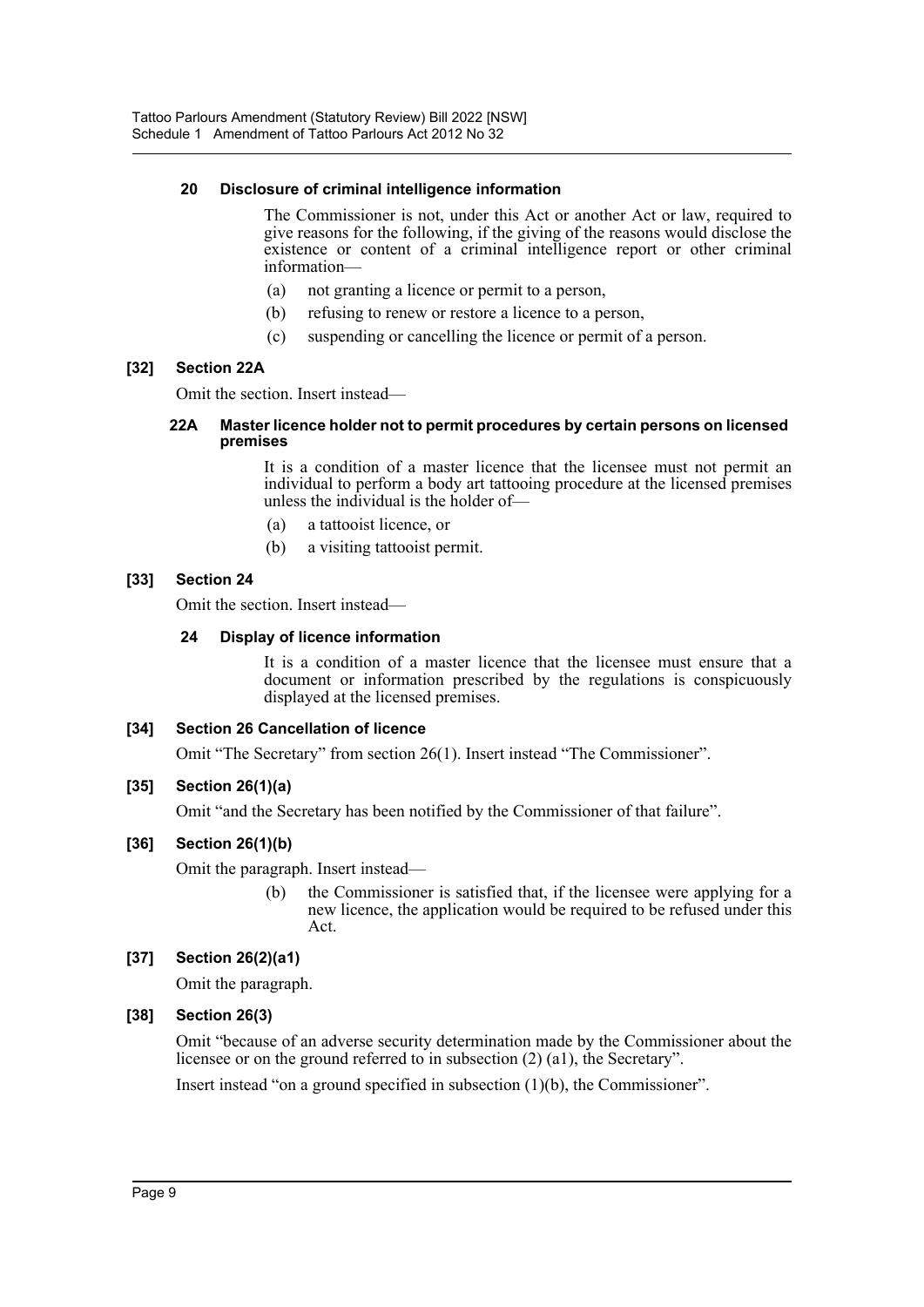## **[39] Part 3, Division 5A**

Insert after Part 3, Division 5—

## **Division 5A Permits relating to unlicensed body art tattooing**

## **26A Visiting tattooist permits**

- (1) A permit granted under this Division (a *visiting tattooist permit*) authorises the permit holder to perform body art tattooing procedures—
	- (a) under the conditions of the permit, and
	- (b) for the period stated in the permit.
- (2) The conditions of the permit may be—
	- (a) imposed by the Commissioner, whether at the time the permit is granted or at a later time, or
	- (b) imposed by this Act, or
	- (c) prescribed by the regulations.
- (3) The regulations may prescribe the maximum period for which a permit may be granted.

## **26B Application for visiting tattooist permit**

- (1) An application for a visiting tattooist permit may only be made by an individual—
	- (a) who is at least 18 years of age, and
	- (b) who is not an Australian citizen or permanent Australian resident.
- (2) The application must—
	- (a) be made to the Commissioner in the way decided by the Commissioner, and
	- (b) include information prescribed by the regulations, and
	- (c) be accompanied by—
		- (i) documents prescribed by the regulations, and
		- (ii) the fee prescribed by the regulations, and
	- (d) comply with other requirements prescribed by the regulations.
- (3) Without limiting subsection (2), the Commissioner may prescribe that a type of information required for an application is to be information specified in a standard or guidelines prescribed by the regulations.
- (4) The Commissioner may request further information about the application, prescribed by the regulations, after the application is made.

## **26C Decisions about application for visiting tattooist permit**

The Commissioner may decide to grant or refuse to grant an application for a visiting tattooist permit in accordance with the grounds prescribed by the regulations.

## **26D Form of permit**

- A permit must be—
- (a) in the approved form, and
- (b) include a permit number.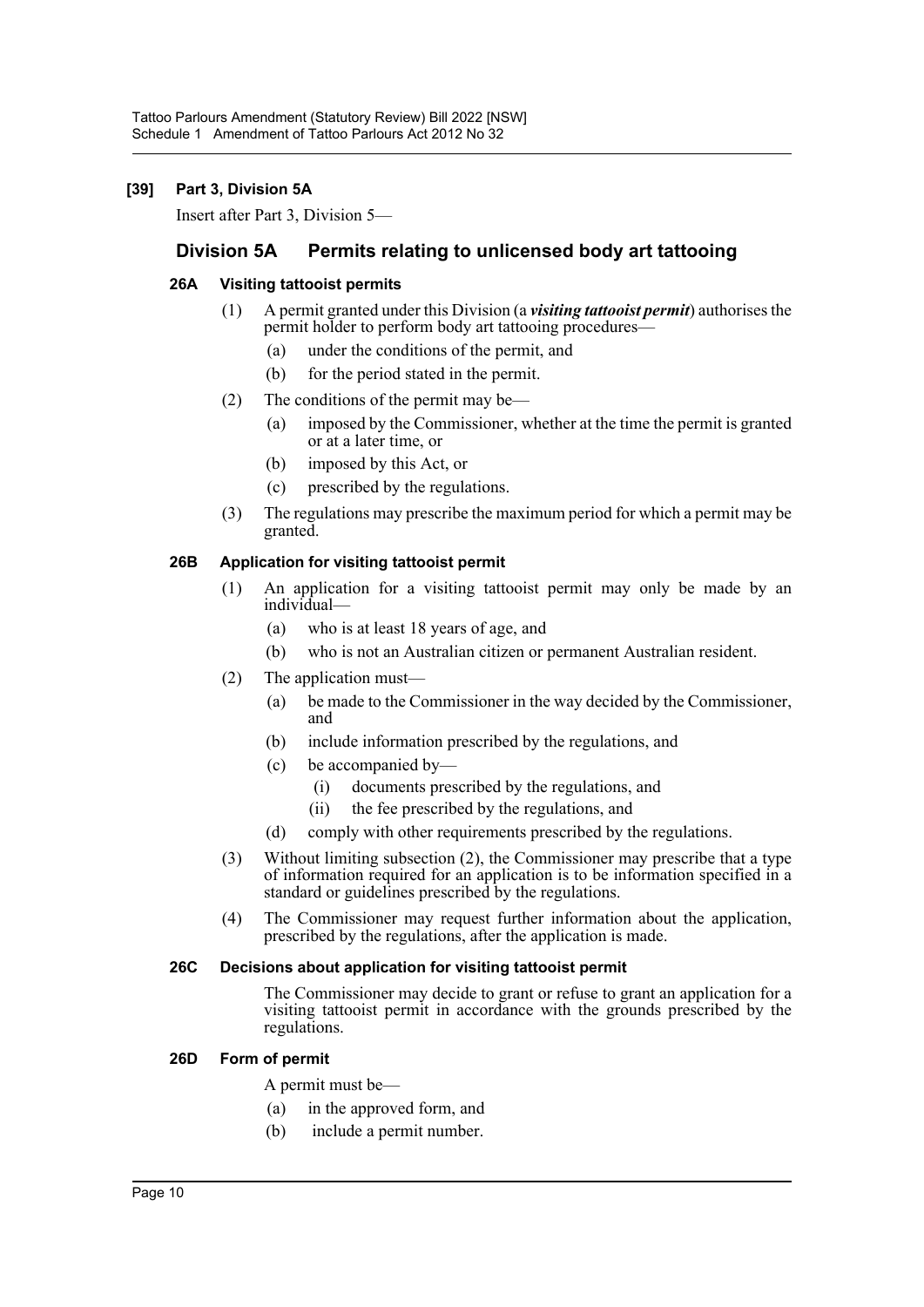## **26E Cancelling or suspending a visiting tattooist permit**

- (1) The Commissioner may decide, on the Commissioner's own initiative, to cancel or suspend a visiting tattooist permit.
- (2) Without limiting subsection (1), the Commissioner may decide to cancel or suspend a visiting tattooist permit as a result of a determination of a matter referred to in section 19.
- **[40] Part 3, Division 6, heading**

Omit "**licensing**".

## **[41] Section 27 Right to seek administrative review from Civil and Administrative Tribunal**

Omit "section 26 (2) (a1)" from section  $27(1)(c)$ . Insert instead "section  $26(1)(b)$ ".

## **[42] Section 27(1)(d)–(f)**

Insert after section  $27(1)(c)$ —

- (d) the refusal or failure by the Commissioner to grant a visiting tattooist permit to the person,
- (e) a condition imposed by the Commissioner on a visiting tattooist permit granted to the person,
- (f) the suspension or cancellation of a visiting tattooist permit granted to the person.

## **[43] Section 27(2)**

Omit the subsection. Insert instead—

(2) For the purposes of this section, an application for the grant or renewal of a licence, or for the grant of a visiting tattooist permit, is taken to have been refused if the licence or permit is not granted, or the licence is not renewed, within 60 days after the application is made under this Act.

**Note—** Under the *Civil and Administrative Tribunal Act 2013*, if the Tribunal has made an administrative review decision, for example, when it reviews a decision referred to in subsection (1), a party to the proceedings may appeal to an Appeal Panel of the Tribunal. An appeal on a question of law may then lie to the Supreme Court.

## **[44] Section 27(3) and (4)**

Omit the subsections. Insert instead—

- (3) Subsection (4) applies in relation to an application for administrative review of a decision to—
	- (a) refuse to grant, renew or restore a licence, or
	- (b) refuse to grant a permit, or
	- (c) suspend or cancel a licence or permit.
- (4) The Civil and Administrative Tribunal, in determining an application for administrative review, and an Appeal Panel of the Tribunal, in determining an internal appeal against the review under the *Civil and Administrative Tribunal Act 2013*—
	- (a) must ensure that it does not, in the reasons for the decision or otherwise, disclose the existence or content of a criminal intelligence report or other criminal information without the Commissioner's approval, and
	- (b) must, to prevent the disclosure of a criminal intelligence report or other criminal information, receive evidence and hear argument in the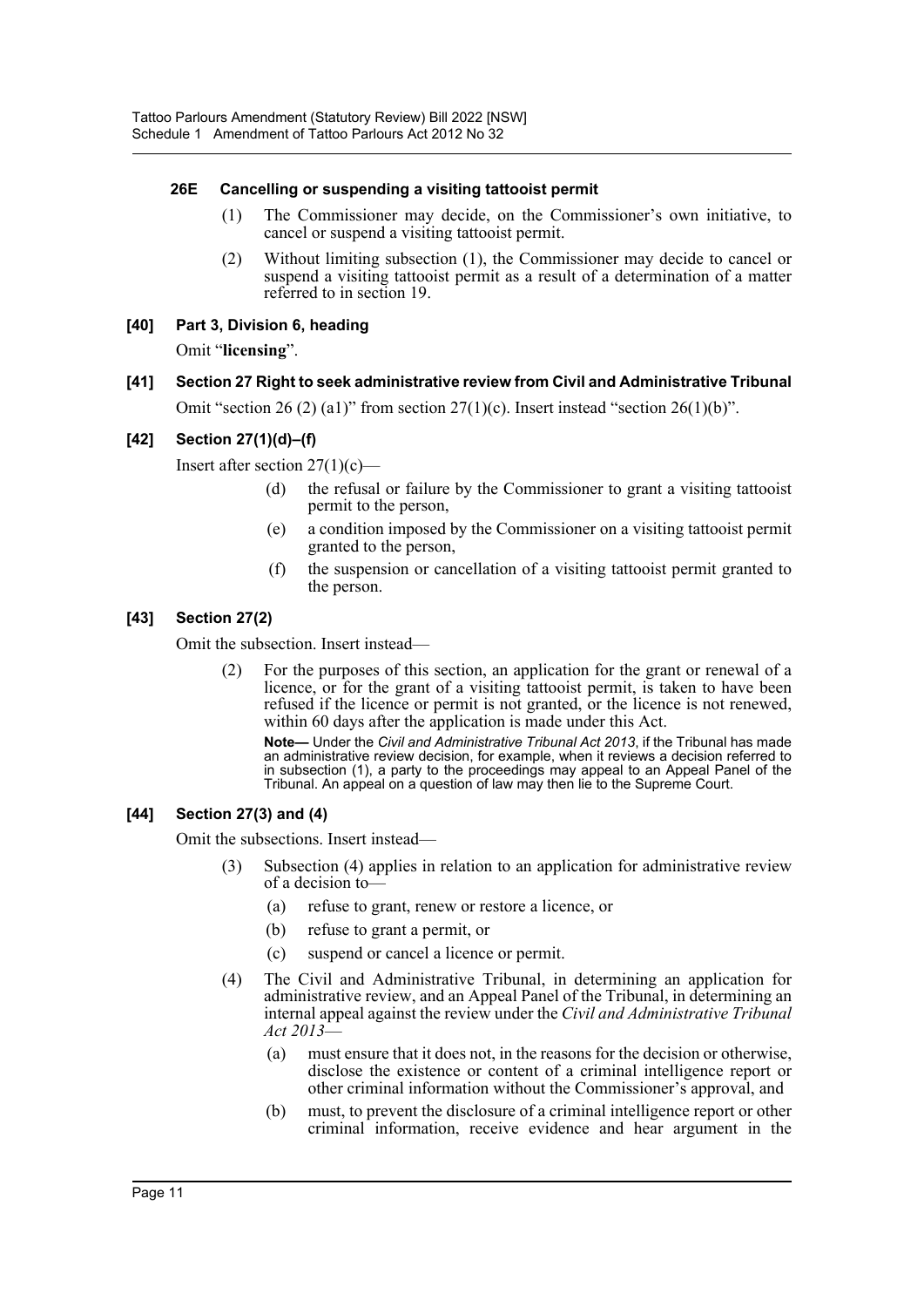absence of the following, unless the Commissioner otherwise approves—

- (i) the public,
- (ii) the applicant for the administrative review,
- (iii) the applicant's representative,
- (iv) any other interested party.

**Note—** See section 20 for the Commissioner's obligations in relation to disclosure of criminal intelligence information.

## **[45] Section 27(5)**

Omit the subsection.

## **[46] Part 4, Division 2A**

Insert after Part 4, Division 2—

## **Division 2A Power to obtain information or records in relation to advertising offence**

## **31A Application of Division**

This Division applies whether or not a power of entry under this Part is being or has been exercised.

## **31B Requirement to provide information and records**

- (1) An authorised officer may, by written notice given to a person, require the person to give the officer the information or records the officer requires by the notice for the purpose of determining whether a person has committed an offence under section 8A.
- (2) A notice under this section must state—
	- (a) the way the information or records are required to be given, and
	- (b) a reasonable time by which the information or records are required to be given.
- (3) The notice may only require a person to give to the officer existing records that are—
	- (a) in the person's possession, or
	- (b) within the person's power to obtain lawfully.
- (4) The authorised officer may take copies of the records.
- (5) If a record required under this section is in electronic, mechanical or other form, the record must, unless the notice otherwise provides, be given in writing.

## **31C Power of authorised officers to require answers and record evidence**

- (1) If an authorised officer suspects, on reasonable grounds, that a person has knowledge of matters in relation to which information is reasonably required for the purpose referred to in section 31B, the authorised officer may require the person to answer questions about the matters.
- (2) For the purpose of answering questions under this section, the Commissioner may require a corporation to nominate a director or officer of the corporation who is authorised to represent the corporation to answer the questions.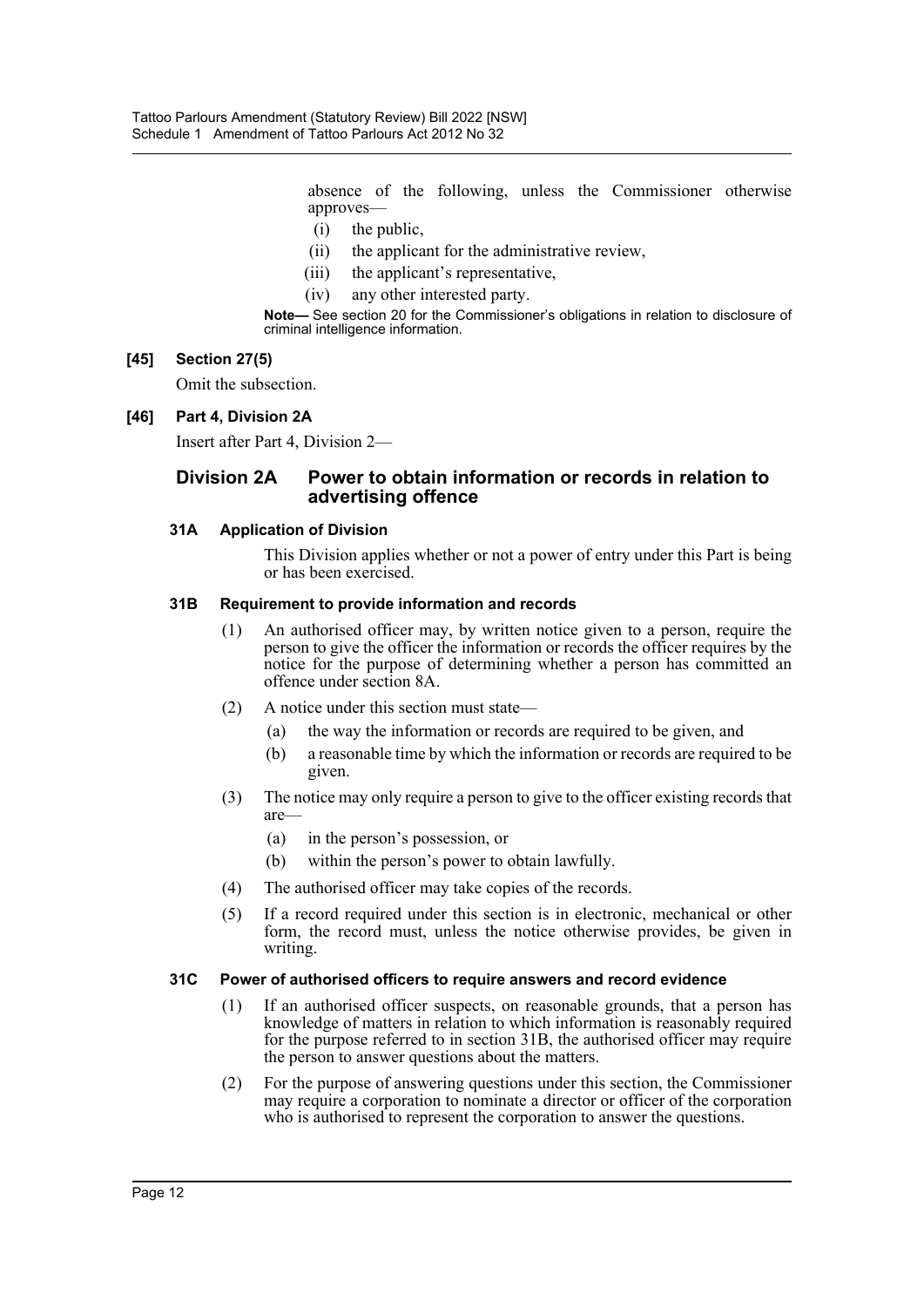- (3) An authorised officer may, by written notice given to a person, require the person to attend at a specified place and time to answer questions under this section.
- (4) An authorised officer may record questions and answers to questions given under this section if the officer has informed the person being questioned that the record is to be made.
- (5) The record may be made using—
	- (a) sound recording apparatus, or
	- (b) audio visual apparatus, or
	- (c) another method decided by the authorised officer.
- (6) A copy of the record must be provided by the authorised officer to the person as soon as practicable after the record is made.
- (7) A record may be made under this section despite the provisions of another law.

## **[47] Section 32, heading**

Insert "**and permits**" after "**licences**".

## **[48] Section 32**

Insert "or the holder of a visiting tattooist permit" after "A licensee".

## **[49] Section 32**

Insert "or permit" after "licence".

## **[50] Section 32A**

Insert after section 32—

## **32A Identification of certain authorised officers**

- (1) An authorised officer, who is not a police officer, must be provided with an identification card as an authorised officer by the Commissioner.
- (2) An authorised officer, who is not a police officer, exercising a function under this Act must produce to a person affected by the exercise of the function the officer's identification card if requested by the person.

## **[51] Section 33A, heading**

Omit "**furnish**". Insert instead "**give**".

## **[52] Section 33A(1) and (2)**

Omit "under section 19A or 30C to furnish" wherever occurring.

Insert instead "under section 19A, 30C, 31B or 31C to give".

## **[53] Section 33A(3)**

Omit "furnished or answer given by a natural person in compliance with a requirement under section 19A or 30C".

Insert instead "given or answer given by an individual in compliance with a requirement under section 19A, 30C, 31B or 31C".

## **[54] Section 33A(3)(b)**

Omit "furnishing the information or giving the". Insert instead "giving the information or".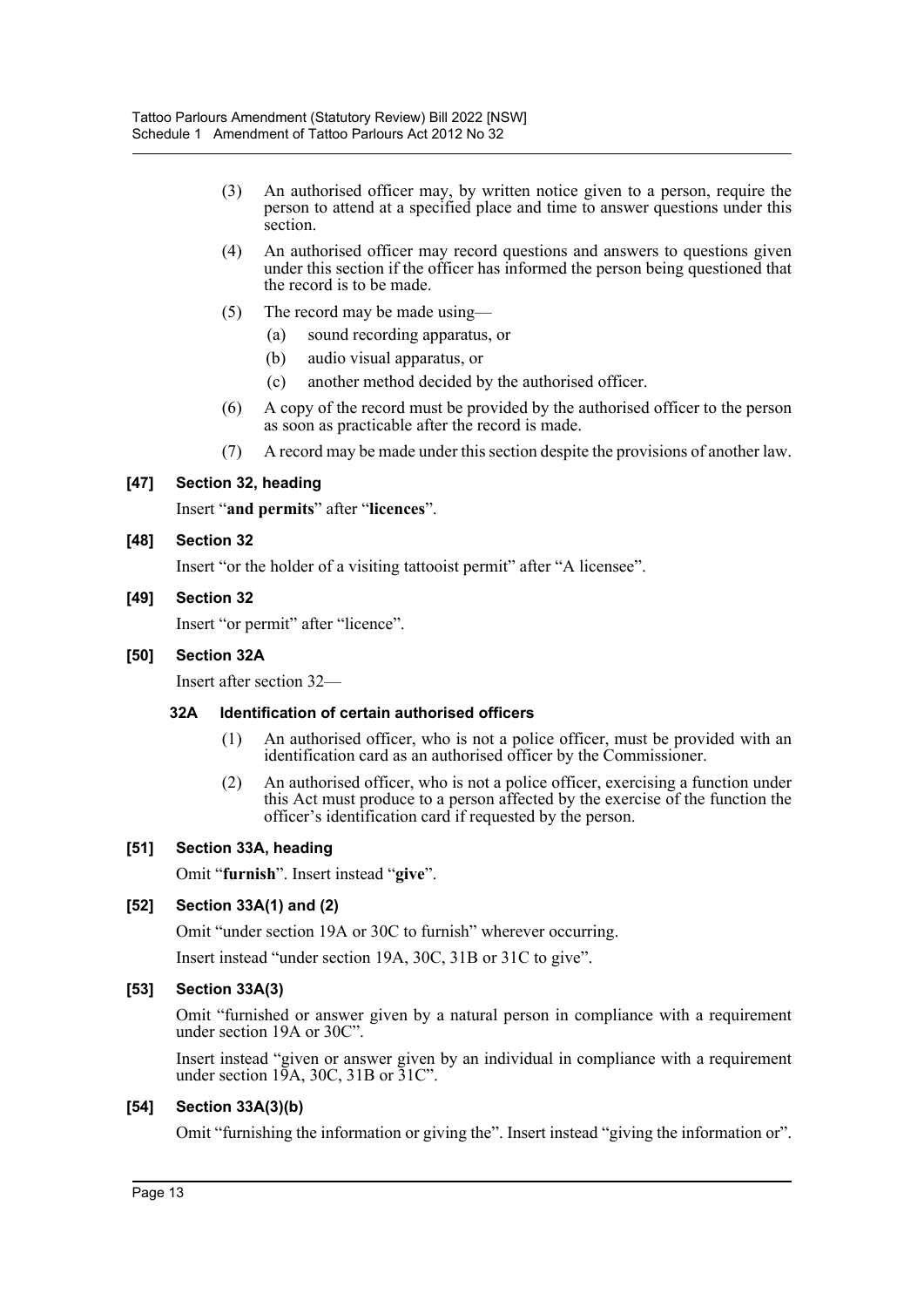## **[55] Section 33A(4)**

Omit "furnished by a person in compliance with a requirement under section 19A or 30C". Insert instead "given by a person in compliance with a requirement under section 19A, 30C, 31B or 31C".

## **[56] Section 33A(5)**

Omit "furnished" wherever occurring. Insert instead "given".

## **[57] Section 33A(5)**

Omit "section 19A or 30C". Insert instead "section 19A, 30C, 31B or 31C".

## **[58] Section 36 Exchange of information**

Omit "the Secretary or" from section 36(2).

- **[59] Section 36(4), definition of "relevant agency", paragraph (a)** Omit the paragraph.
- **[60] Section 36A Certificate evidence** Omit "issued under the regulations" wherever occurring from section  $36A(1)(f)$  and (g).

## **[61] Section 36A(1)(h)**

Omit "issued under the regulations and".

## **[62] Section 36A(1)(i)**

Insert after section  $36A(1)(h)$ 

(i) that on a specified day, or during a specified period, specified premises were, or were not, subject to an interim closure order.

## **[63] Section 36A(2)**

Omit the subsection.

## **[64] Section 37 No compensation payable for exercise of regulatory functions**

Insert "or visiting tattooist permit" after "licence" wherever occurring in section 37(1)(b) and (c).

## **[65] Section 38 Delegations**

Omit section 38(1).

## **[66] Section 38(3)**

Omit "the Secretary or the Commissioner if the delegate is authorised in writing to do so by the Secretary or Commissioner (as the case requires)".

Insert instead "the Commissioner if the delegate is authorised in writing by the Commissioner".

## **[67] Section 40(1)**

Omit the subsection. Insert instead—

(1) A document may be served on, given to or lodged with the Commissioner in a way approved by the Commissioner.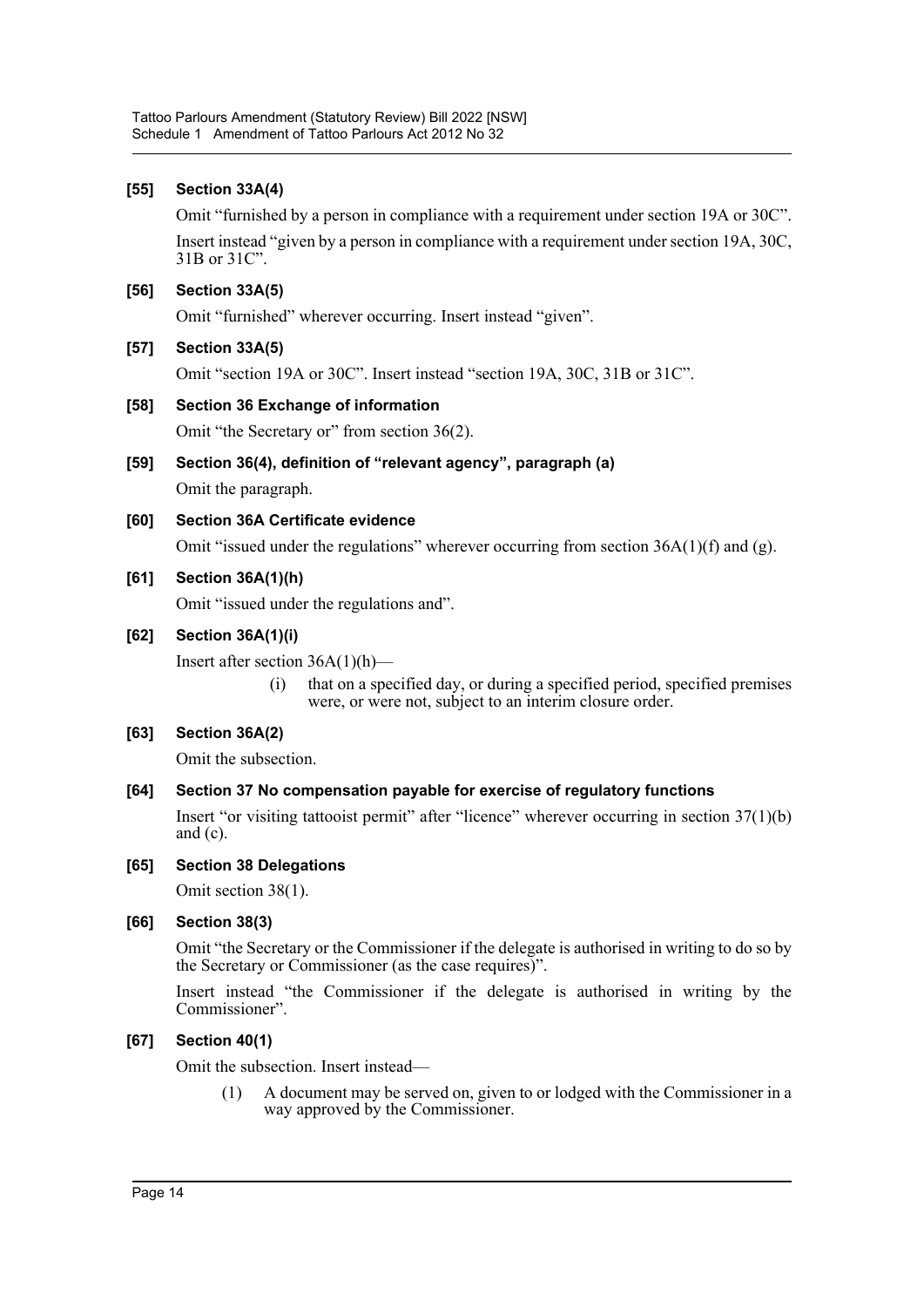**Note—** The ways a document may be served under this Act that are approved by the Commissioner are listed on the NSW Police Force website.

#### **[68] Section 41 Regulations**

Insert "or permits" after "licences" in section 41(2)(a).

#### **[69] Schedule 1 Savings, transitional and other provisions**

Insert after Part 5—

## **Part 6 Provisions consequent on enactment of Tattoo Parlours Amendment (Statutory Review) Act 2022**

#### **10 Definition**

In this Part—

*amending Act* means the *Tattoo Parlours Amendment (Statutory Review) Act 2022*.

#### **11 References to Tattoo Parlours Act 2012**

A reference in an Act, statutory instrument or other instrument to the *Tattoo Parlours Act 2012* or a provision of that Act is to be read as a reference to this Act, or a provision of this Act.

#### **12 Licence applications taken to have been made to Commissioner**

- (1) An application for a licence made, but not finally dealt with by the Secretary before the commencement of the amending Act, Schedule 1[18], is taken to have been made to the Commissioner.
- (2) In this clause—

*application*, for a licence, includes an application for the renewal or restoration of a licence.

## **13 Applications for operator licences**

- (1) This section applies to a person who—
	- (a) has made an application for an operator licence, or renewal or restoration of an operator licence, that was not finally determined before the commencement, or
	- (b) for an operator licence that expired before the commencement—makes an application for restoration of the licence in the time set out in section 13B(1).
- (2) The person is taken to have made an application for a master licence.
- (3) In this clause—

*commencement* means the commencement of the amending Act, Schedule 1[14].

#### **14 Operator licences taken to be master licences**

A person who is the holder of an operator licence that is in force immediately before the commencement of the amending Act, Schedule 1[14] is taken to hold a master licence.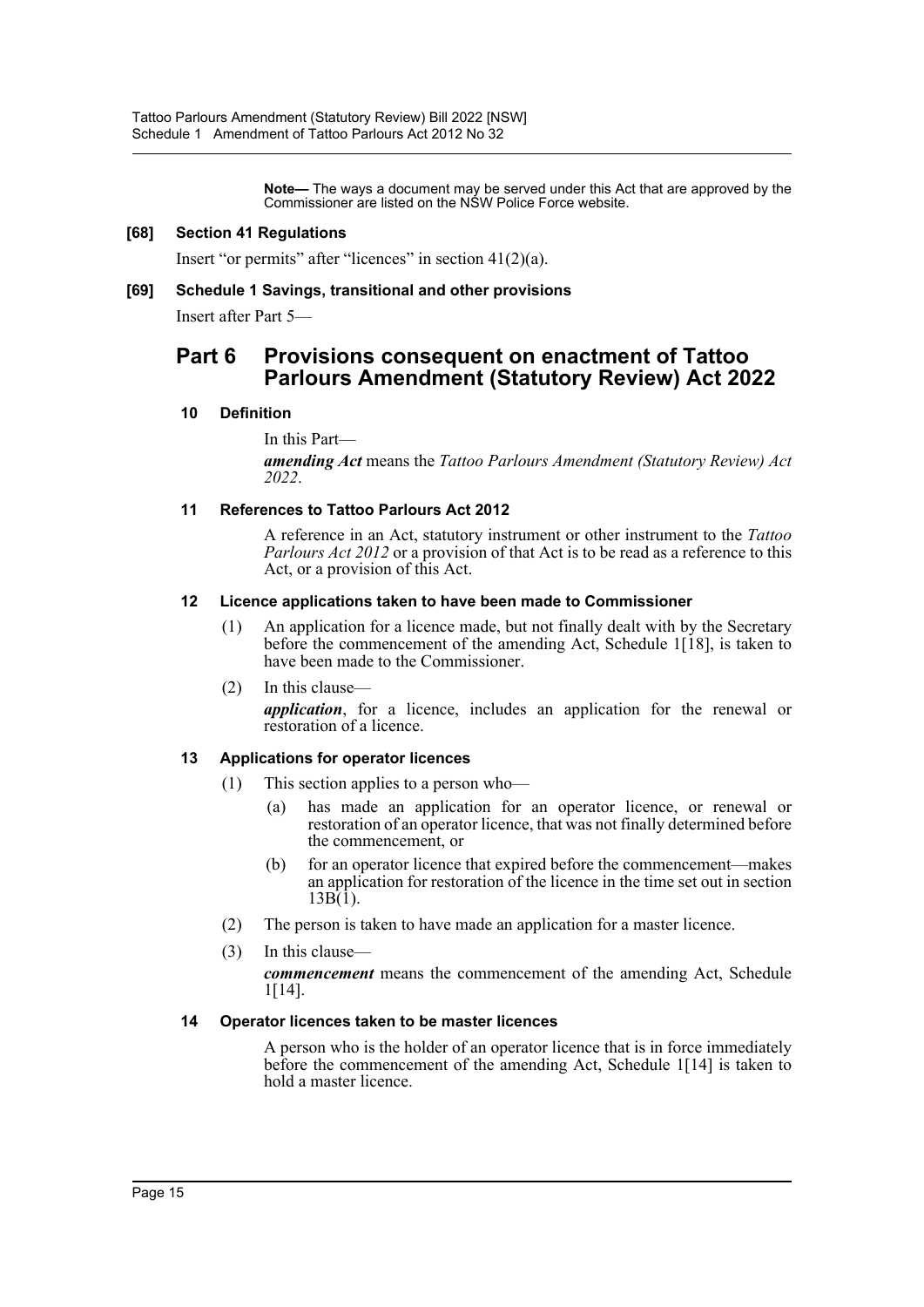#### **15 References to former licensees**

A reference to a former licensee under a master licence is taken to include a reference to a person who, before the commencement of the amending Act, Schedule 1[14], was a former licensee under an operator licence.

#### **16 References to operator licences**

A reference in an Act, statutory instrument or other instrument to an operator licence granted under this Act is taken to be a reference to a master licence granted under this Act.

## **17 Existing applications and licences**

- (1) The amendments to sections 14, 16 and 19 made by the amending Act—
	- (a) apply for all licences, whether granted before or after the commencement, and
	- (b) extend to an application for a licence or for the renewal or restoration of a licence that was made, but not finally determined, before the commencement, and
	- (c) for a licence that expired before the commencement—extend to an application for restoration of the licence made during the period set out in section 13B(1).
- (2) Despite the operation of subclause (1), the Commissioner must not, under section 25 or 26 as amended by the amending Act, suspend or cancel a licence held by an existing licensee on the ground that the existing licensee has been convicted of a disqualifying offence.
- (3) In this clause—

*commencement* means the commencement of the amending Act, Schedule 1[18].

*existing licensee* means a person who held a licence before the commencement that—

- (a) was in force immediately before the commencement, and
- (b) has not expired, or been renewed or restored under this Act, after the commencement.

#### **18 Appeals and reviews**

- (1) An appeal made, or review commenced, in relation to a licence or an application for a licence that has not been determined before the commencement, must be determined in accordance with the Act, as in force after the commencement.
- (2) In this clause—

*commencement* means the commencement of the amending Act, Schedule 1[18].

#### **19 Document transferred**

A document, kept by the Secretary for the Secretary's licensing function under this Act, is to be transferred to the control of the Commissioner for the purposes of this Act.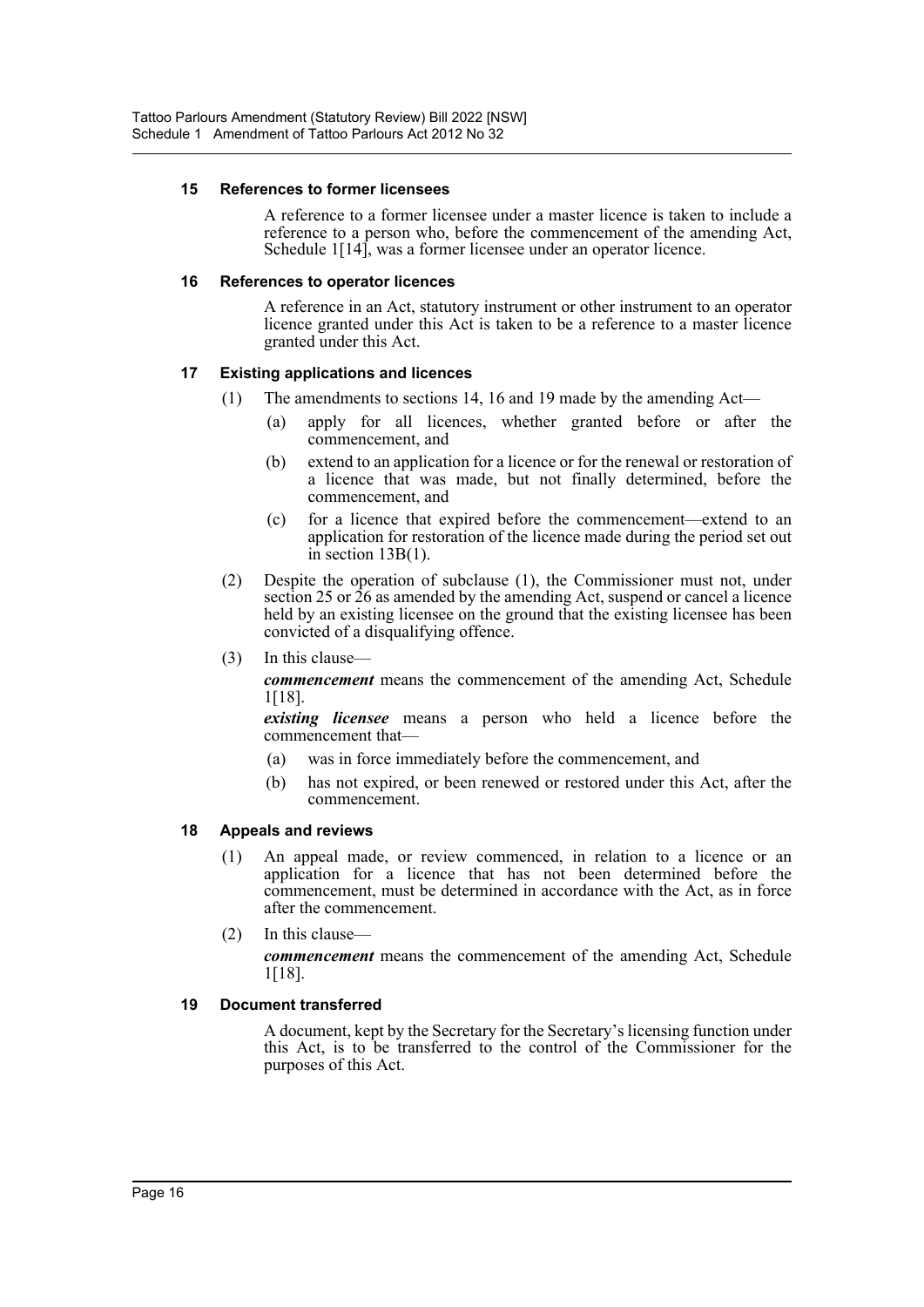## <span id="page-17-0"></span>**Schedule 2 Amendment of other Acts and instruments**

## **2.1 Civil and Administrative Tribunal Act 2013 No 2**

## **Schedule 5 Occupational Division**

Omit "*Tattoo Parlours Act 2012*" from clause 4(1). Insert instead "*Tattoo Industry Act 2012*".

## **2.2 Crimes (Criminal Organisations Control) Act 2012 No 9**

#### **Section 27 Prohibition on carrying on of certain activities when interim control order or control order takes effect**

Omit "*Tattoo Parlours Act 2012*" from section 27(6), definition of *prescribed activity*, paragraph (j1).

Insert instead "*Tattoo Industry Act 2012*".

## **2.3 Criminal Procedure Regulation 2017**

## **Schedule 3 NSW Government agencies and statutory bodies required to pay court fees**

Omit "*Tattoo Parlours Act 2012*" from the matter relating to the Department of Finance, Services and Innovation, paragraph (ad).

Insert instead "*Tattoo Industry Act 2012*".

## **2.4 Law Enforcement (Powers and Responsibilities) Act 2002 No 103**

## **Section 148(1)(d) and Schedule 2**

Omit "*Tattoo Parlours Act 2012*" wherever occurring. Insert instead "*Tattoo Industry Act 2012*".

## **2.5 Road Transport Act 2013 No 18**

## **[1] Sections 55(1)(e), 56(1)(vi) and 57(1)(d)(iv)**

Insert "or permit" after "licence" wherever occurring.

## **[2] Sections 55(1)(e), 56(1)(vi) and 57**

Omit "*Tattoo Parlours Act 2012*" wherever occurring. Insert instead "*Tattoo Industry Act 2012*".

## **[3] Section 57(1)(hb)**

Omit "Secretary" wherever occurring. Insert instead "Commissioner".

## **[4] Section 57(1)(hb)**

Insert "or permits" after "licences".

## **[5] Section 57(3)**

Omit "of the *Security Industry Act 1997*.". Insert instead of—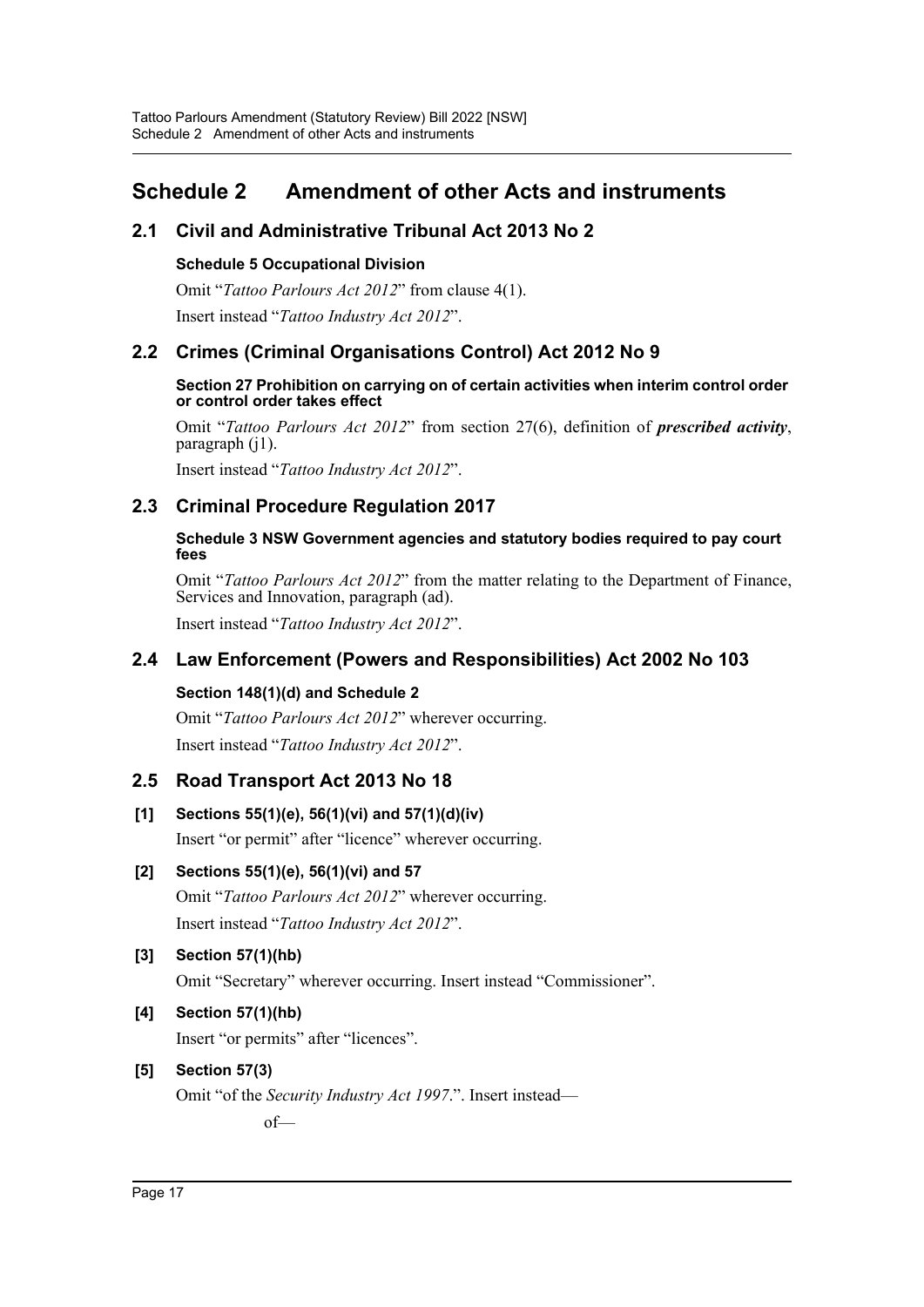- (a) the *Security Industry Act 1997*, or
- (b) the *Tattoo Industry Act 2012*.

## **2.6 State Records Regulation 2015**

## **Schedule 1 Provisions excepted from operation of section 21**

Omit "*Tattoo Parlours Act 2012*" from Schedule 1, clause 2. Insert instead "*Tattoo Industry Act 2012*".

## **2.7 Tattoo Parlours Regulation 2013**

## **[1] Clause 1 Name of Regulation**

Omit "*Tattoo Parlours Regulation 2013*". Insert instead "*Tattoo Industry Regulation 2013*".

## **[2] Clause 3 Definitions**

Omit "*Tattoo Parlours Act 2012*" from clause 3(1), definition of *the Act*. Insert instead "*Tattoo Industry Act 2012*".

## **[3] Part 2, heading**

Omit "**—tattooing shows**".

**[4] Part 2, Division 1, heading**

Insert before Part 2, clause 3A—

## **Division 1 Tattooing shows**

- **[5] Clauses 4, 12(1)(d), 13(1), 15–19, 22, 24(1) and 26B(5), definition of "application fee"** Omit "an operator licence" wherever occurring. Insert instead "a master licence".
- **[6] Clauses 4, 6(1), 7, 13, 15–17, 21(1), 25(c), 26(3), 26A, 26B(2) and 27 and Schedule 1, clause 4**

Omit "Secretary" wherever occurring. Insert instead "Commissioner".

## **[7] Clauses 4(6)(a) and 6(4)(b)**

Insert "permanent" before "Australian resident" wherever occurring.

## **[8] Clause 7(3)(a)**

Omit ", if so, any security determinations made by the Commissioner in relation to the application".

Insert instead "the decision made in relation to the application".

## **[9] Part 2, Division 2**

Insert after section 7A—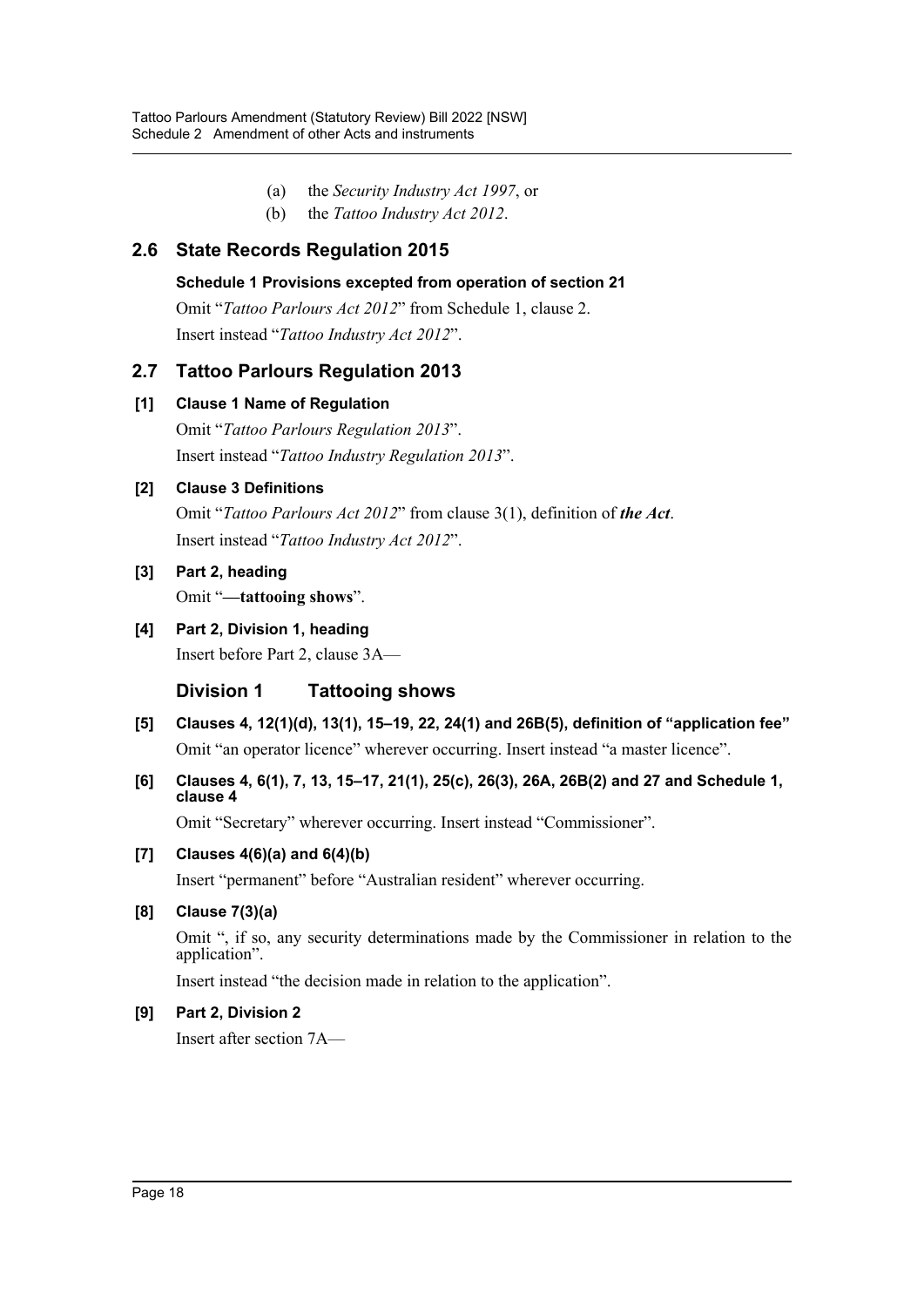## **Division 2 Visiting tattooist permits**

## **8 Maximum period of permit**

For the purposes of the Act, section 26A(3), the maximum period a visiting tattooist permit may be granted is 3 months.

## **9 Information to accompany applications for visiting tattooist permits**

The following information is prescribed for the purposes of the Act, section  $26B(2)(b)$ —

- (a) the full name of the applicant,
- (b) the date and place of birth of the applicant,
- (c) the address at which the applicant intends to reside while in Australia, and, if the applicant's postal address is different from the intended residential address, the applicant's postal address.

## **10 Documents to accompany applications for visiting tattooist permits**

- (1) The following documents are prescribed for the purposes of the Act, section  $26B(2)(c)$  and  $(3)$ -
	- (a) a copy of the applicant's passport,
	- (b) another kind of identification, issued by the Government, the Commonwealth Government, the Government of another State or Territory, or an overseas government,
	- (c) if the applicant has a copy of a visa issued to the applicant to enter Australia—a copy of the visa.
- (2) For the purposes of the Act, section 26B(4), if a copy of the visa issued to the applicant was not included in the application, the applicant must provide the Commissioner evidence that the applicant has applied for a visa on request of the Commissioner.

## **11 Time required to make application for visiting tattooist permit**

For the purposes of the Act, section  $26B(2)(d)$ , an application for a visiting tattooist permit must be made at least 28 days before the proposed commencement date for the permit.

## **11A Grounds for refusing to grant visiting tattooist permits**

For the purposes of the Act, section 26C, the Commissioner may refuse an application for a visiting tattooist permit if—

- (a) the grant of the permit would result in more than 2 visiting tattooist permits being granted to the same individual in the same calendar year, or
- (b) the Commissioner is satisfied the application was not properly made, or
- (c) the Commissioner is satisfied that the applicant is not a fit and proper person to be granted a permit, or
- (d) the Commissioner is satisfied that a close associate of the applicant is not a fit and proper person, or
- (e) the Commissioner is satisfied that it would be contrary to the public interest for the applicant to be granted a permit, or
- (f) the Commissioner is satisfied that the applicant has, within the period of 10 years before the application for the permit was made, been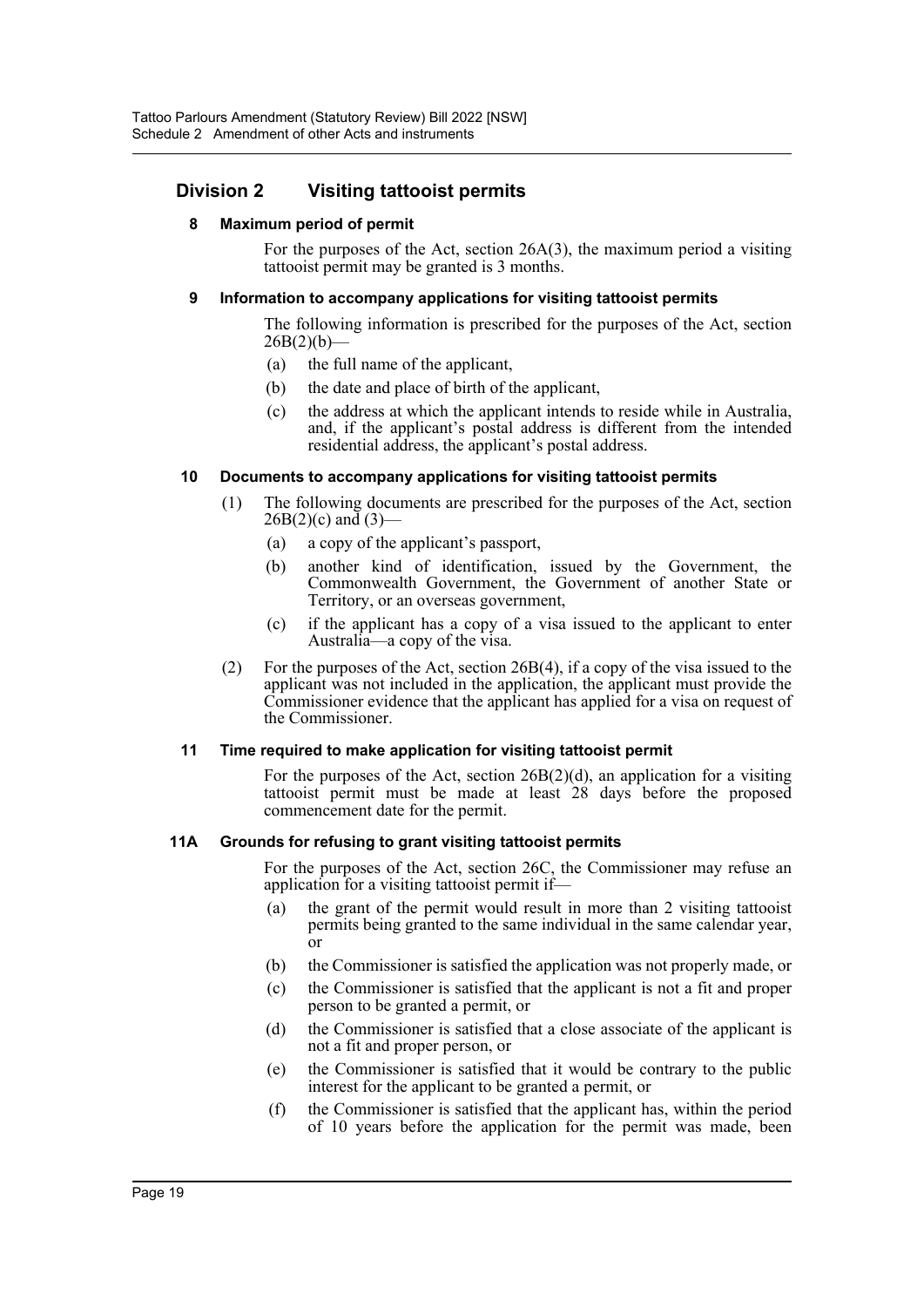convicted in New South Wales or elsewhere of a disqualifying offence for the type of permit applied for, whether or not the offence is an offence under New South Wales law, or

- (g) the Commissioner is satisfied that the applicant—
	- (i) is a member of a prescribed criminal organisation, or
	- (ii) was a member of a prescribed criminal organisation in the period of 12 months before making the application.

## **[10] Clause 13 Additional grounds for refusing to grant licences**

Omit "**operator licence**" from clause 13(1), heading. Insert instead "**master licence**".

## **[11] Clauses 13(1) and (2) and 21(1)**

Omit "a relevant Minister" wherever occurring. Insert instead "the Minister".

## **[12] Clause 13(3)**

Omit the subclause. Insert instead—

(3) In this clause— *Minister* means the Minister administering the *Police Act 1990*.

## **[13] Clause 13A**

Insert after clause 13—

## **13A Prescribed criminal organisations**

For the purposes of the Act, section 4A, definition of *prescribed criminal organisation*, the bodies and groups listed in Schedule 3 are prescribed.

## **[14] Part 3, Division 3, heading**

Omit "**operator licences**". Insert instead "**master licences**".

## **[15] Clauses 15 and 16, headings**

Omit "**operator licence**" wherever occurring. Insert instead "**master licence**".

## **[16] Clause 20**

Omit the clause. Insert instead—

## **20 Display of licensing information certificate—the Act, s 24**

For the purposes of the Act, section 24, a licensing information certificate issued by the Commissioner for the licensed premises is prescribed.

## **[17] Clause 21**

Omit "operator licences" wherever occurring. Insert instead "master licences".

## **[18] Clause 21(2)**

Omit the subclause. Insert instead—

(2) In this clause—

*Minister* means the Minister administering the *Police Act 1990*.

## **[19] Clause 22 Tattooing procedures log to be kept for licensed premises**

Omit "the operator licence" from clause 22(1). Insert instead "the master licence".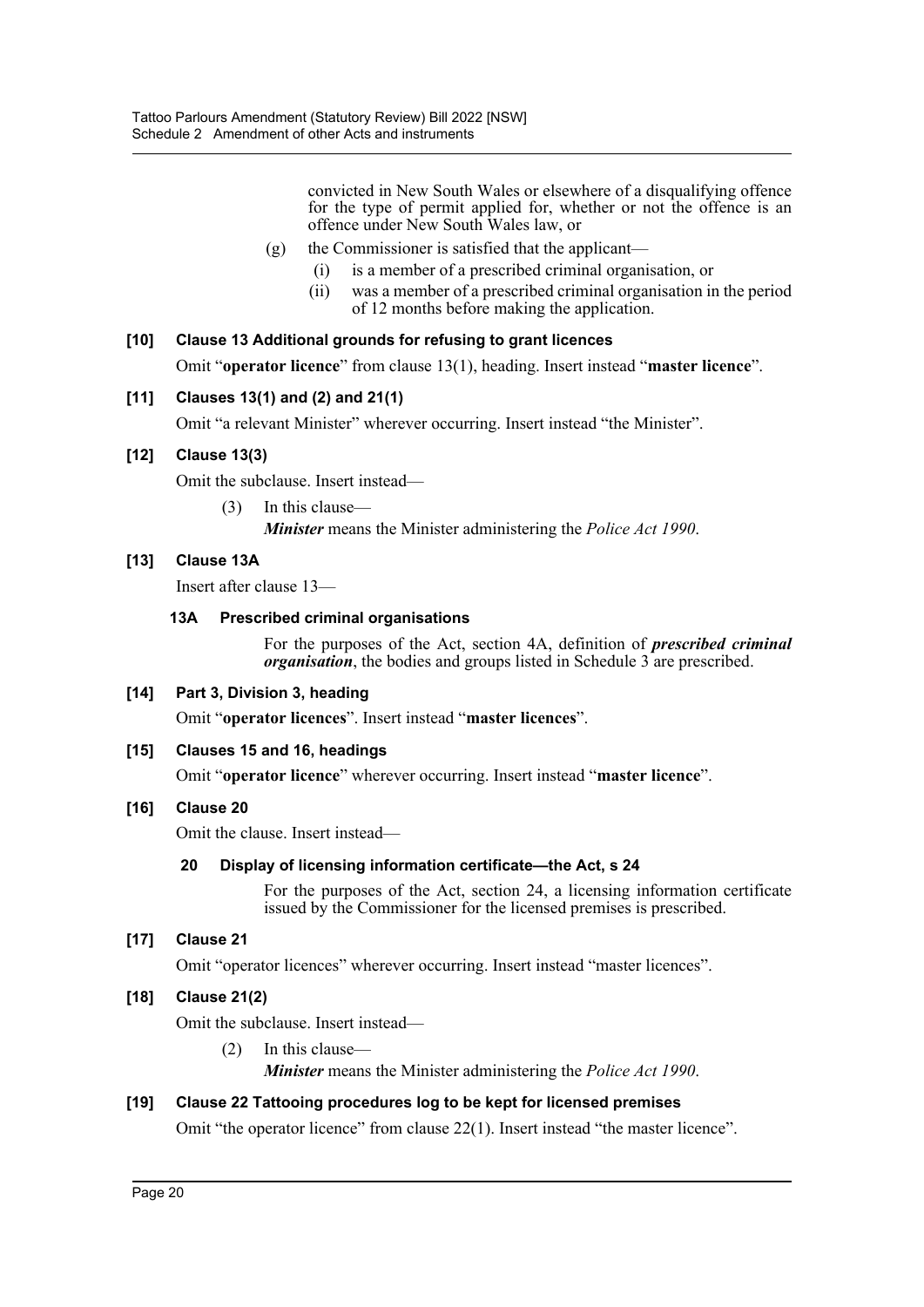| $[20]$ | <b>Clause 22(2)</b>                                                                                                         |                                                                        |       |                                                        |      |      |  |  |  |
|--------|-----------------------------------------------------------------------------------------------------------------------------|------------------------------------------------------------------------|-------|--------------------------------------------------------|------|------|--|--|--|
|        | Omit "former operator licence". Insert instead "former master licence".                                                     |                                                                        |       |                                                        |      |      |  |  |  |
| $[21]$ | <b>Clause 26 Fees</b>                                                                                                       |                                                                        |       |                                                        |      |      |  |  |  |
|        | Omit "(other than on the ground of an adverse security determination made by the<br>Commissioner)" from clause $26(3)(a)$ . |                                                                        |       |                                                        |      |      |  |  |  |
| $[22]$ | Clause 26A, heading                                                                                                         |                                                                        |       |                                                        |      |      |  |  |  |
|        | Omit "Secretary's". Insert instead "Commissioner's".                                                                        |                                                                        |       |                                                        |      |      |  |  |  |
| $[23]$ | <b>Schedule 1 Fees</b>                                                                                                      |                                                                        |       |                                                        |      |      |  |  |  |
|        | Insert after Part 1, table, item 1-                                                                                         |                                                                        |       |                                                        |      |      |  |  |  |
|        | 1A                                                                                                                          | Application for visiting tattooist<br>permit—the Act, $s26B(2)(c)(ii)$ | 1.08  |                                                        | 1.08 | 2.16 |  |  |  |
| $[24]$ |                                                                                                                             |                                                                        |       |                                                        |      |      |  |  |  |
|        | Omit "Operator of body art tattooing business". Insert instead "Master licences".                                           |                                                                        |       |                                                        |      |      |  |  |  |
| $[25]$ | Schedule 1, Part 1                                                                                                          |                                                                        |       |                                                        |      |      |  |  |  |
|        | Omit "operator licence" wherever occurring. Insert instead "master licence".                                                |                                                                        |       |                                                        |      |      |  |  |  |
| $[26]$ | Schedule 1, Part 1                                                                                                          |                                                                        |       |                                                        |      |      |  |  |  |
|        | Omit "Fees for operators and tattooists".                                                                                   |                                                                        |       |                                                        |      |      |  |  |  |
|        | Insert instead "Fees for replacement licences and permits".                                                                 |                                                                        |       |                                                        |      |      |  |  |  |
| $[27]$ | Schedule 1, Part 1, item 8                                                                                                  |                                                                        |       |                                                        |      |      |  |  |  |
|        |                                                                                                                             | Insert "or permit" after "licence".                                    |       |                                                        |      |      |  |  |  |
| $[28]$ | <b>Schedule 2 Penalty notice offences</b>                                                                                   |                                                                        |       |                                                        |      |      |  |  |  |
|        | Insert in appropriate order—                                                                                                |                                                                        |       |                                                        |      |      |  |  |  |
|        |                                                                                                                             | Section $8A(1)$ and $(2)$                                              |       | for a corporation- $$1,100$<br>for an individual-\$550 |      |      |  |  |  |
|        |                                                                                                                             | Section $8A(3)–(5)$                                                    | \$550 |                                                        |      |      |  |  |  |

## **[29] Schedule 3**

Insert after Schedule 2—

## **Schedule 3 Prescribed criminal organisations**

clause 13A

Bandidos Black Uhlans Brothers for Life Comanchero Finks